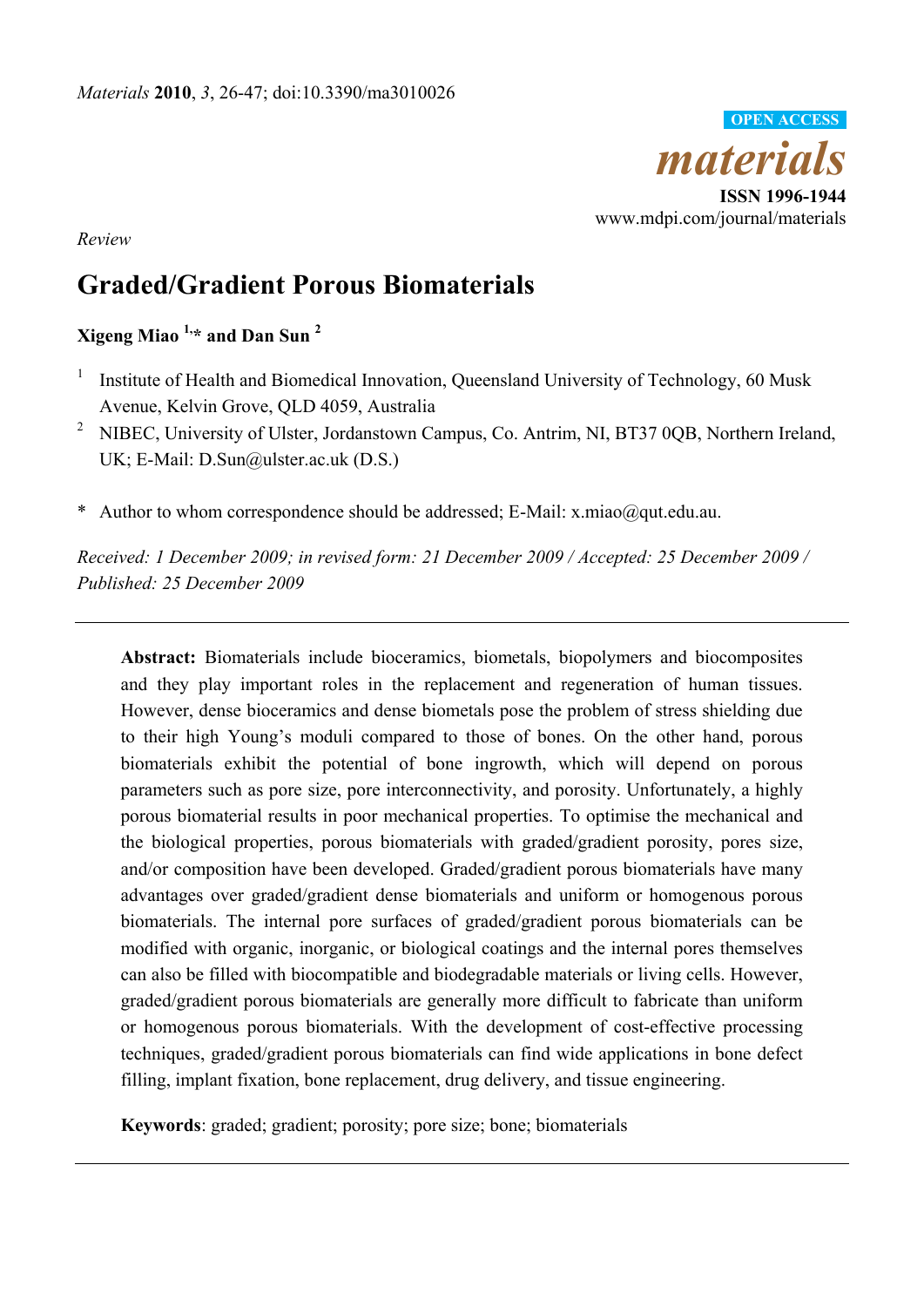## **1. Introduction**

As a special group of dense composite materials, functionally graded/gradient materials (FGMs) have about two decades of history. FGMs are materials with purposely designed continuous change (gradient) or step-wise change (graded) in microstructure and properties. FGMs offer the advantage of tailoring materials with specific structural, compositional, morphological, and mechanical properties. The early research and development of FGMs was driven by the need of reducing the thermal stresses developed in thermal barrier coatings on high temperature alloys [1]. Now FGMs can be found in various material/phase combinations. FGMs have also been used as biomaterials for dental and orthopedic applications [2–4]. FGMs have been reviewed by some researchers [5,6].

Most engineering materials are in the dense form. However, porous materials are also very useful. Furnace lining bricks, filters, catalyst supports are some of the conventional porous engineering materials. As early as in 1989, Berdichevskii [7] reviewed the uses of porous ceramics. In 1996, Nettleship [8] reviewed some new applications of porous ceramics, namely, porous electrodes for solid oxide fuel cells, and membranes used for isolating bacteria in bioreactors. The fabrication methods for porous ceramics have been reviewed by several researchers [9–14].

The introduction of porosity into a biomaterial broadens the scope of applications in the biomedical field. Ceramic and polymeric scaffolds are examples of porous biomaterials. Ravaglioli *et al.* [15] reviewed the production, potential applications, and limitations of porous bioceramics. Simske *et al.* [16] reviewed the principal types of porous biomaterials used in bone replacement. Liu and Dixit published a book entitled "Porous Materials for Tissue Engineering" [17]. Yang *et al.* [18,19] reviewed porous polymers as the scaffolds for tissue engineering.

The pores in a porous biomaterial can have a variable pore size and a porosity distribution and thus porous biomaterials can take the graded/gradient porous form. In Simske *et al.*'s review [16], graded or gradient porous materials were mentioned and an influential statement was given: "We believe an area of future clinical research will be the construction of implants with gradients of porosity." Indeed, there has been a research focus in graded/gradient porous biomaterials. However, the focused topic has not been reviewed before, although Rice [20] reviewed graded porous engineering materials in 2002. It is the purpose of this review to deal with the porous biomaterials with graded/gradient porous structure and properties. This review attempts to summarise the current achievements in the area.

It should be noted that human body itself is highly graded/gradient in organisation. The architecture of bone is such that the resulting porosities are non-uniform in nature. This is readily apparent in the longitudinal cross-section of a long bone where the bone at the ends has the appearance of a sponge (cancellous or trabecular bone) while the bone in the middle of the bone shaft is rather dense or with a low porosity (cortical bone). Nonuniform porosity is apparent in bone even at the microscopic level. At this level, vascular channels (Haversian and Volksmann canals) are approximately 100–250 microns in diameter. Bone producing cells (in lacunae, 5–10 microns in diameter) and interconnecting fenestrations (canaliculi, 1–5 microns in diameter) are examples of the low end of the porosities present in bone.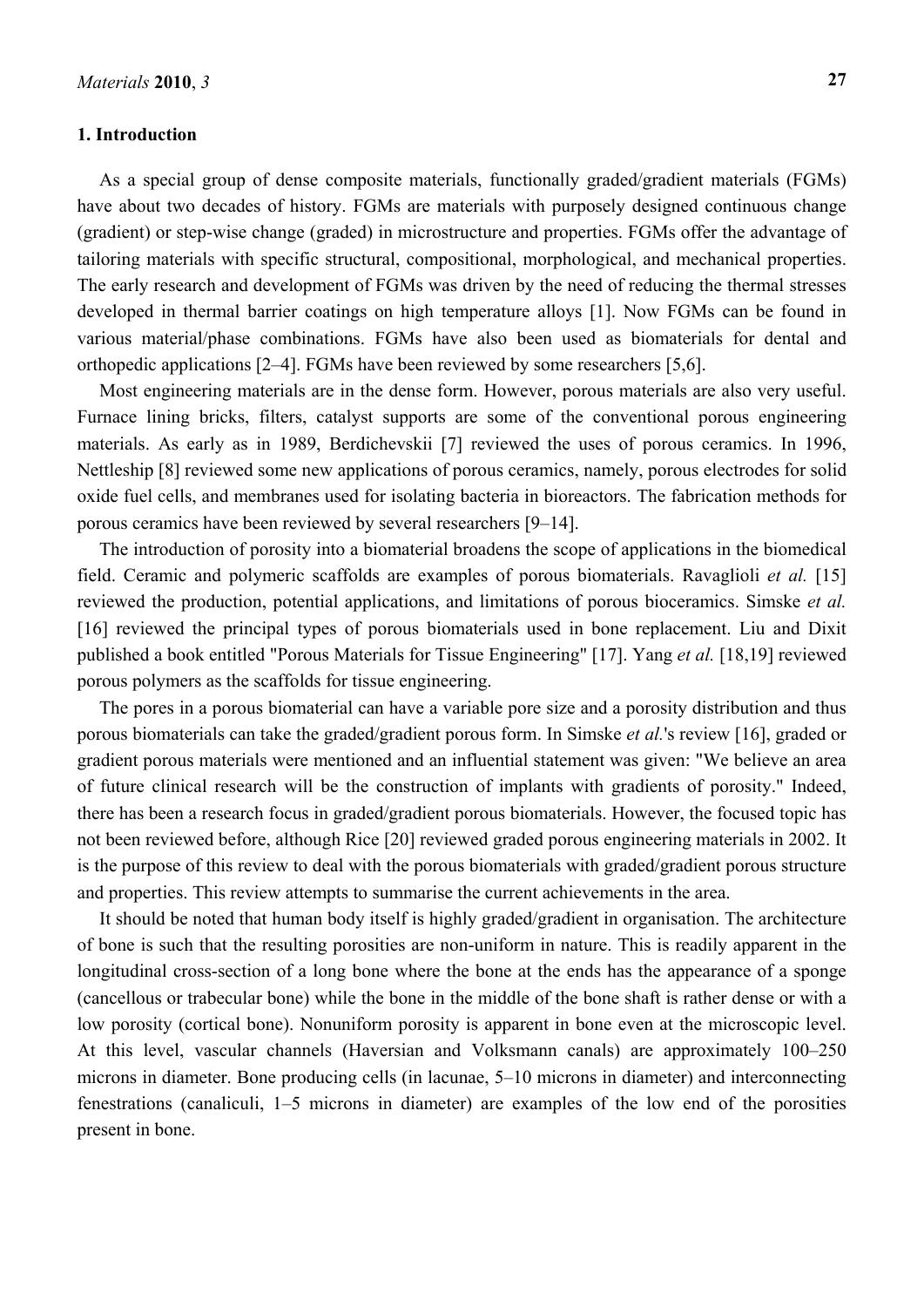#### **2. Porous Structural Characteristics**

For all porous biomaterials, total porosity (= total pore volume/overall (or bulk) volume) is one of the important structural parameters. Total porosity has negative effect on the mechanical properties. However, total porosity alone does not have a direct relationship with cell/tissue ingrowth, as pore size and pore interconnectivity are more important for cell/tissue ingrowth. A porous biomaterial may have both closed (isolated) pores and open (connected) pores. Connected pores look like tunnels and are accessible by gas, liquid, and particulate suspensions. Pore interconnectivity is defined as the fraction of open pore volume/(open pore volume  $+$  closed pore volume) = open porosity/total porosity, where open porosity = open pore volume/bulk volume. Apart from the total porosity and the pore interconnectivity, pore size and pore size distribution are also important. Depending on pore size, micropores (e.g., <10 microns) and macropores (>50 microns) are used in describing the porous biomaterials. Micropores are often present in the struts of the porous biomaterials and the connected macropores are often inhomogeneous along the pathway. Thus, there is a throat size and stomach size (Figure 1). If the throat size is too small, cells and/or tissues may not be able to migrate or grow into the pores. Mechanical properties and cell/tissue ingrowth behaviour depend on the pore size, porosity, and pore interconnectivity in different ways. Unfortunately, some processing methods for porous biomateruials do not grantee high pore interconnectivity and large enough throat size for cell/tissue ingrowth, although total porosity can be achieved easily.

**Figure 1.** Schematic illustration showing the porous features of a porous biomaterial.



#### **3. Types and Potential Applications of Graded/Gradient Porous Biomaterials**

Most porous biomaterials developed and studied so far are homogeneous in terms of pore size distribution, porosity distribution, composition, and mechanical properties. However, there are needs and interests to produce heterogeneous porous biomaterials. Heterogeneity in pore size, porosity, composition, and mechanical property can result in optimized structural, biological, and mechanical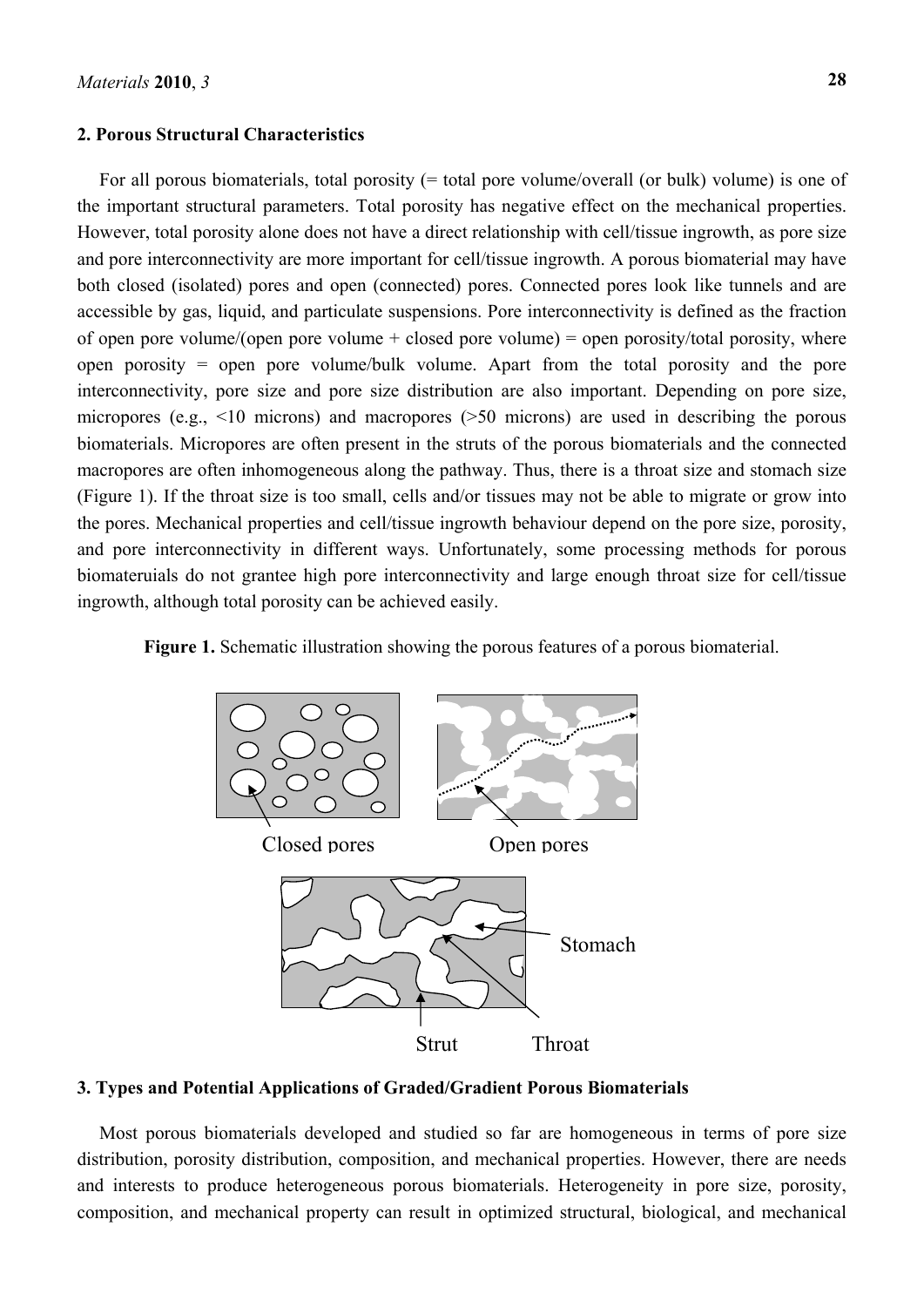functionalities of porous biomaterials. Graded/gradient porous biomaterials belong to heterogeneous porous biomaterials and are defined as those porous biomaterials with graded/gradient pore size/porosity throughout the porous structures. Another case is the compositionally graded or gradient porous biomaterials, where the pore size, the porosity and the composition can all be graded or gradient. Some examples of biomaterials with graded/gradient pore size, porosity, composition, and thus mechanical properties are shown in Table 1.

| <b>Biomaterials</b>                                                             | <b>Potential applications</b>                                                 | <b>References</b>  |
|---------------------------------------------------------------------------------|-------------------------------------------------------------------------------|--------------------|
| Graded porous Ti                                                                | Permanent skeletal replacement implants with<br>minimized stress shielding    | $\lceil 21 \rceil$ |
| Gradient porous Ti                                                              | Dental implants with osteointegration                                         | $\lceil 22 \rceil$ |
| Graded PEGT/PBT *                                                               | Tissue engineered cartilage with zonal organization                           | $[23]$             |
| Gradient porous PCL *                                                           | Fundamental study of the effect of pore size on cell<br>or tissue ingrowth    | $\lceil 24 \rceil$ |
| Graded porous HA <sup>*</sup>                                                   | Mimicking bimodal structure of bone (cortical and<br>cancellous)              | $[25]$             |
| Graded porous HA                                                                | For mechanical strength and cell/tissue ingrowth                              | $\lceil 26 \rceil$ |
| Graded porous HA                                                                | Tissue engineering scaffolds and drug delivery<br>systems                     | $[27]$             |
| Graded porous HA                                                                | Cages for spinal fusion requiring mechanical strength<br>and osteointegration | $[28]$             |
| Graded porous Al <sub>2</sub> O <sub>3</sub> -ZrO <sub>2</sub><br>composite     | For both mechanical strength and osteoconductivity                            | [29]               |
| Compositionally graded<br>porous $(d,l-PLGA + l-$<br>PLA) on<br>$(1-PLGA+TCP)*$ | Articular cartilage repair and integration with<br>subchondral bone           | $\lceil 30 \rceil$ |
| Compositionally graded<br>porous collagen on PLGA-<br>collagen                  | Osteochondral $(i.e., bone-cartilage)$ tissue<br>engineering                  | $\lceil 31 \rceil$ |

**Table 1.** Examples of graded/gradient porous biomaterials and their potential applications.

\* PEGT/PBT: poly(ethylene glycol)-terephthalate-poly-(butyleneterephthalate).

PCL:  $poly(\epsilon$ -caprolactone).

HA: hydroxyapatite.

PLGA: poly(lactic-co-glycolic acid).

PLA: polylactide.

TCP: tricalcium phosphate.

Graded/gradient porous biomaterials can also be grouped according to the overall shape and the structural configuration. The basic shapes are rectangular blocks and cylinders (or disks). For the cylindrical shape, there are configurations of dense core-porous layer, less porous core-more porous layer, dense layer-porous core, and less porous layer-more porous core. For the rectangular shape, in the gradient direction *i.e.,* the direction with varying porosity, pore size, or composition, there are configurations of porous top-dense bottom (same as porous bottom-dense top), porous top-dense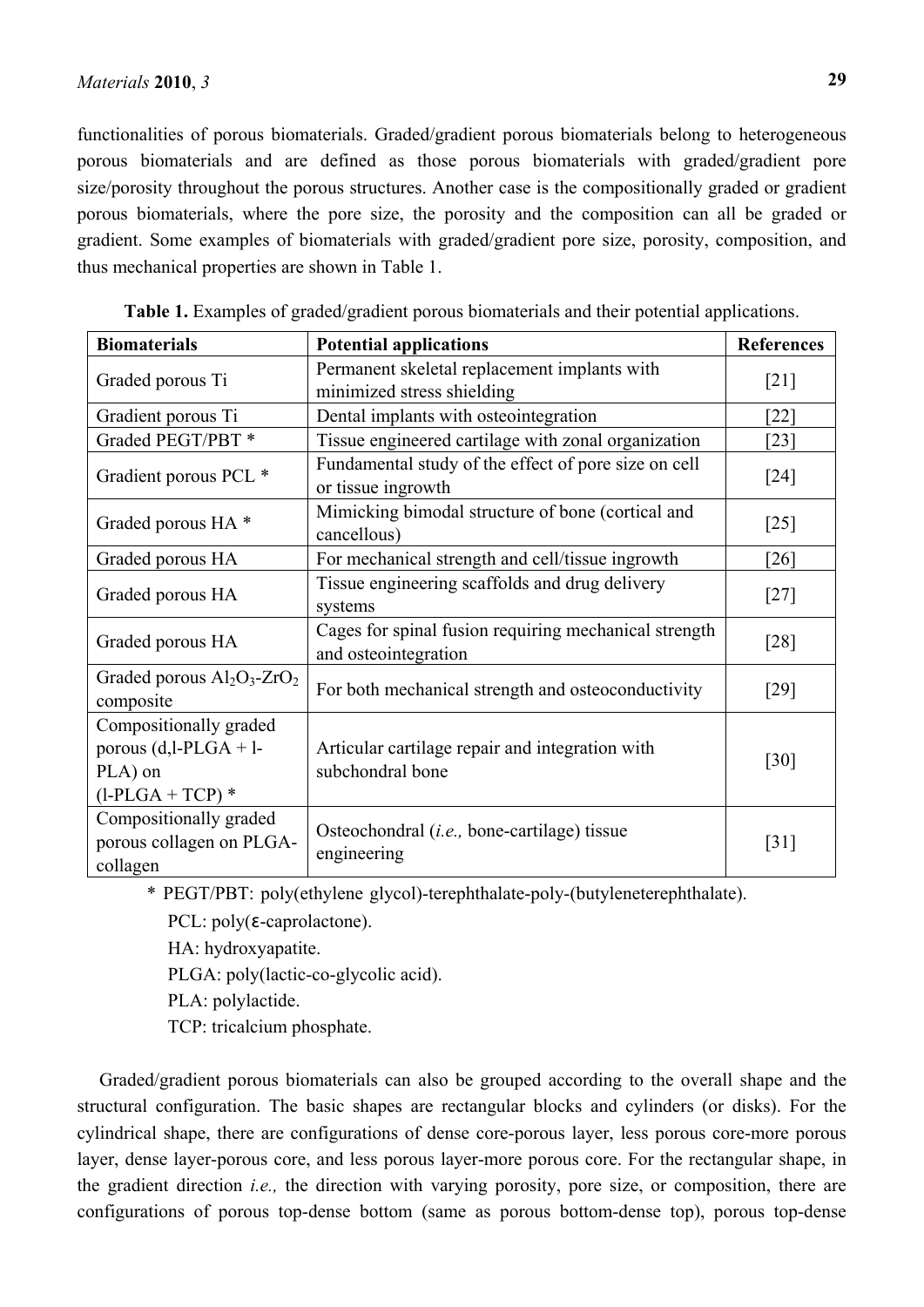center-porous bottom, dense top-porous center-dense bottom, *etc.* These basic shapes and configurations can be made into more shapes if the porous biomaterials can be machined or trimmed. Different applications require different configurations and shapes. For example, dense core-porous layer is suitable for implants of a high mechanical strength and with bone ingrowth for stabilisation, whereas less porous layer-more porous core structure can be used for drug delivery systems. Furthermore, the porous top-dense bottom can be shaped into implants of articulate surfaces for wear resistance and with porous ends for bone ingrowth fixation. Finally, the dense top-porous center-dense bottom will mimic the structure of head skull. Some examples of the shapes and configurations are shown in Figure 2.

**Figure 2.** Schematic diagrams showing the basic configurations and shapes of the graded/gradient porous biomaterials: (a) graded porous block; (b) graded porous block with a dense part; (c) graded porous disk with a dense part; (d) graded porous layer on a cylindrical dense core.



Some examples of the biomedical applications of graded/gradient porous biomaterials are cited below:

(1) According to Collier [32], the femoral cap for the hip joint could be made of Co-Cr alloy with functionally graded porosities and pore sizes. The graded pore sizes were from 500 μm to 100 μm in the cap part facing the acetabular bone. The other part facing the articulating surface could have graded pores of pore sizes < 50 μm. The small pores would prevent bone ingrowth but permit cartilage ingrowth whereas large pores were for bone ingrowth after implantation for biological fixation. Similarly, functionally graded porous materials could replace damaged portion in the femoral head. Although the above implants were made of metals, the implants can be also made of graded porous ceramics, such as alumina.

(2) Solid metals like Ti alloy or Co-Cr alloy are traditionally used as hip stems. The problem is the stress shielding caused by the mismatch in stiffness between the implants and the bone. One way to minimise the stress shielding is to prepare a functionally graded porous coating on a conventional solid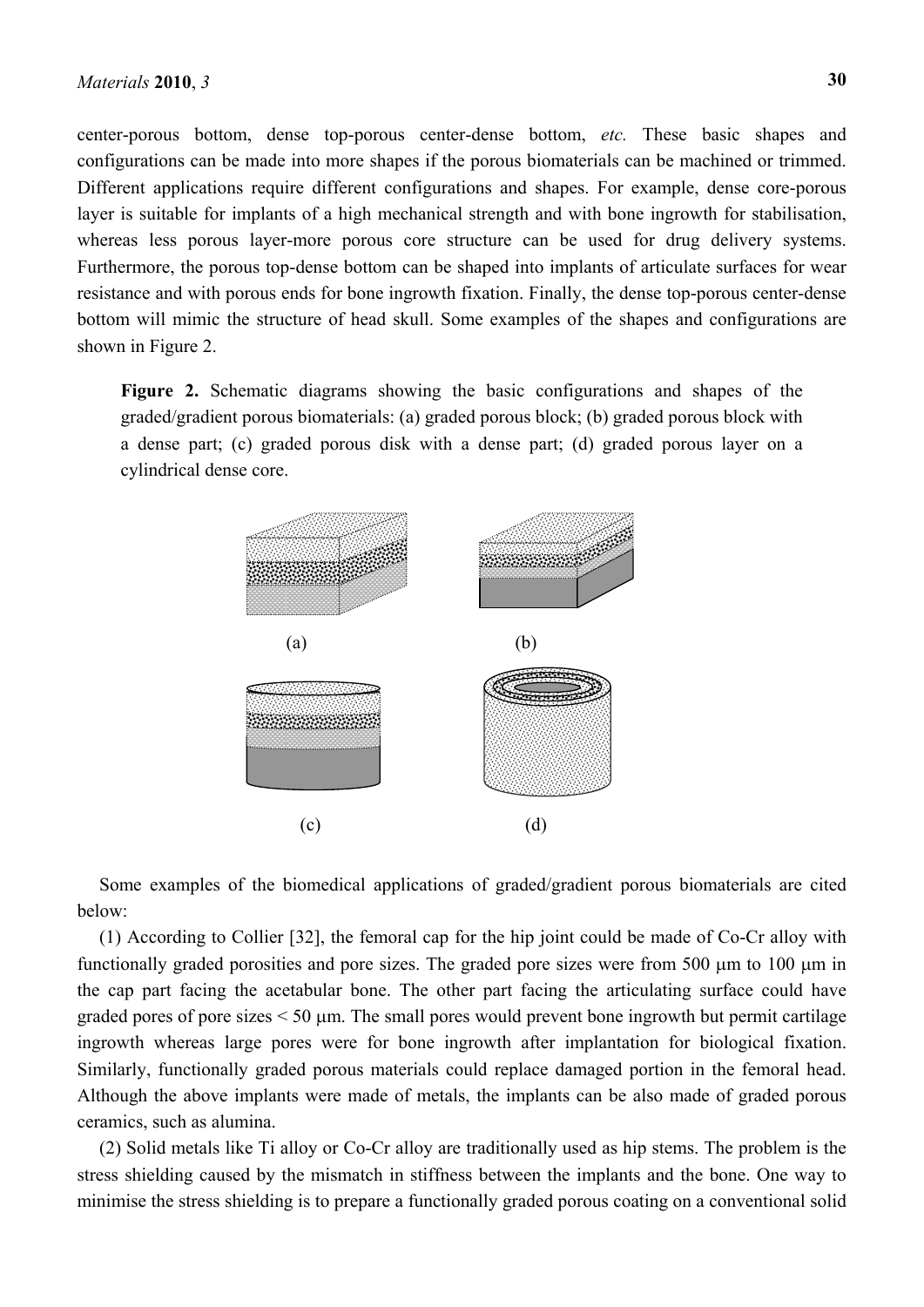stem (Figure 3). In the graded porous coating, the graded porosity increases from the solid stem outward, resulting in stiffness decreasing down to the level of the cortical bone. In this way, stress shielding can be minimised [33].



**Figure 3.** Schematic illustration showing the graded porous layer on the dense core.

(3) Graded porous implants (Figure 4) can be used for repairing bone-cartilage complex tissue. The large pore sized part is to be implanted into bone for bone ingrowth, whereas the small pore sized part is to allow cartilage to grow in. In other words, the graded porous implant can be used to select or promote attachment of specific cell types on and in the implant prior to and/or after implantation. The part for bone ingrowth and the part for cartilage ingrowth can be made of different materials. The gradient of materials properties may be from that which is suitable for load bearing to one which is suitable for soft tissue regeneration [34].

**Figure 4.** Schematic illustration showing a graded porous implant.

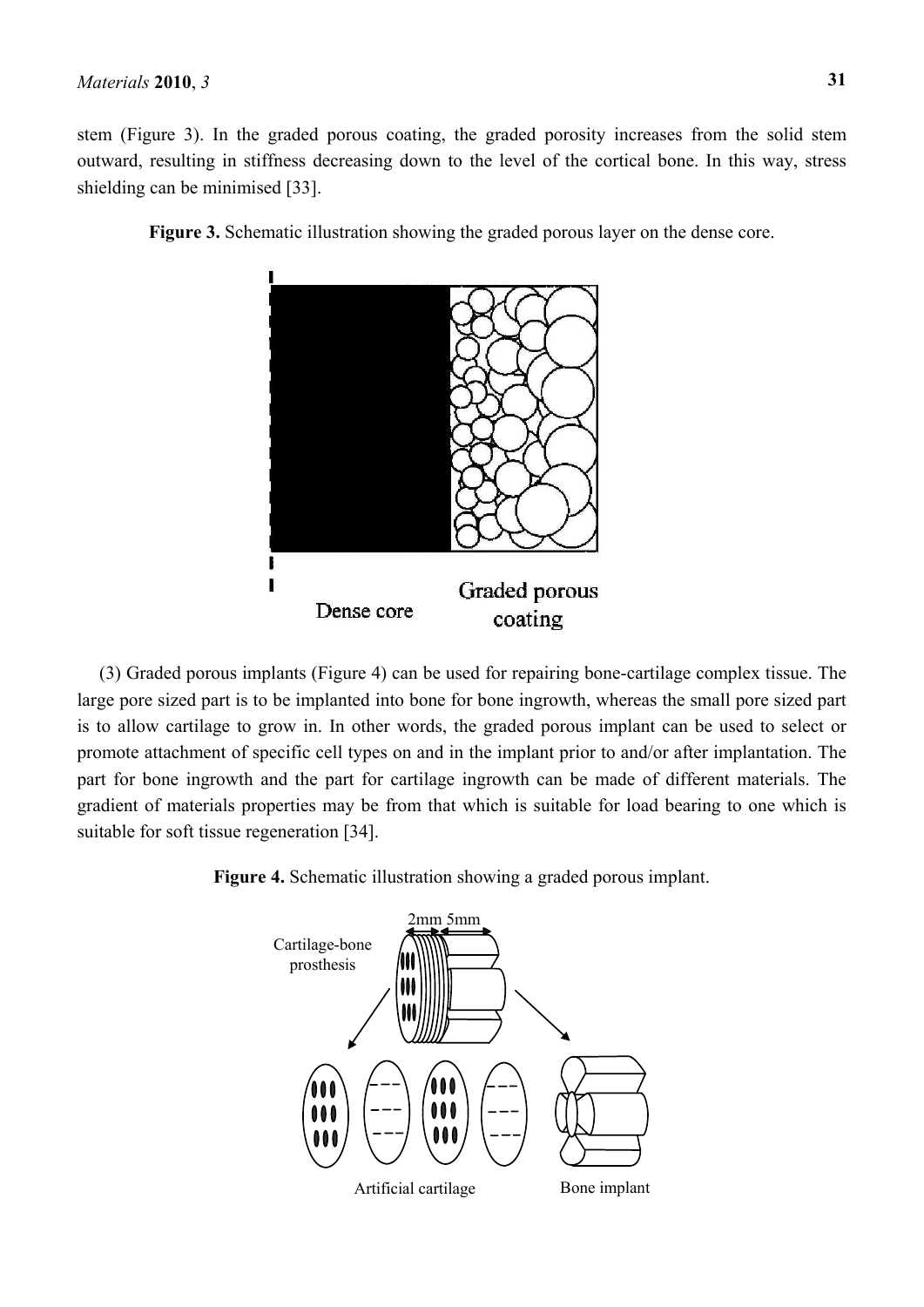## **4. Characteristics and Advantages of Graded/Gradient Porous Biomaterials**

Smiske *et al.* [14] mentioned four levels of pore sizes, with each level having its own functions. The first level (1–100 microns) is typically observed in porous bone structure. Biomimetic principle dictates that this level of pore sizes in biomaterials is necessary. The second level (100–350 microns) is optimum for bony ingrowth. While larger pore sizes (350–1,000 microns) tend to decrease the mechanical strength, they are useful to lower the Young's modulus of a porous implant to reduce the stress shielding. Finally, for mechanical attachment of a porous implant by a wiring-like suture during the medical surgery, large pores (350–3,500 microns) would be useful. From the above statements, one can see that uniform porous biomaterials with either of the four levels of porosities would have limitations in functions. If a porous implant is to have all the functions, then the implant should not be a uniform one or a dense one, but rather it should be one with a graded/gradient porosity. Ideally, the implant with a graded/gradient porosity should be such that the largest porosity is near the implant surface facing the host bone and the porosity continually scales down until it reaches either a solid core material for loading bearing applications or a porous core for no or low loading applications.

Dense biomaterials have high mechanical properties but poor bone ingrowth properties. On the contrary, porous materials provide good biological performance but have a low mechanical strength. Porous materials have a large ratio of pore surface area to bulk volume, thus there is a large surface area for cells to attach and grow on. It is known that most bone forming cells grow on a substratum surface rather than grow in a suspended manner in the cell culture medium. The large pore surface area also means that there is a large bone-material interfacial bonding area if the porous material involved is bioactive. Furthermore, bone growth into a porous implant leads to the stabilization of the implant (*i.e.,* biological fixation). Interconnected porosity also acts like an organisation of vascular canals that can ensure the supply of blood and nutrients for the viability of bone. Finally, porous biomaterials have much reduced Young's moduli compared to the dense counterparts, thus it is possible to match the Young's moduli of porous implants with those of bones. This match in Young's modulus serves to minimise the problem of stress shielding. The graded/gradient porous biomaterials that are stressed in this review will combine the advantages and minimise the limitations of both the dense and porous biomaterials.

Graded/gradient porous biomaterials have other advantages. For example, an implant of the graded/gradient porosity will mimic the natural porous structure of bone more closely than the uniform porous biomaterials. It is known that the bone cross-section from cancellous to cortical bone is non-uniform in porosity and pore size. Thus, a damaged bone containing both cancellous and cortical bone can be better replaced by a graded/gradient porous implant based on the idea of biomimetic approach.

Implants can have varying porosities in different regions of the implants for optimizing ingrowth of different tissues and cells. It is known that different sizes of pores are suitable for ingrowth of different tissues. For example, 5–15 μm for fibroblast ingrowth, 70–120 μm for chondrocyte ingrowth, 100–400 μm for bone regeneration, depending on the porosity as well as scaffold materials [24]. The uniform porous materials only allow one particular tissue type to grow in, depending on pore size, whereas graded/gradient porous materials can repair and reconstruct two or more different tissues simultaneously, as the different regions provide different microenvironments. In addition,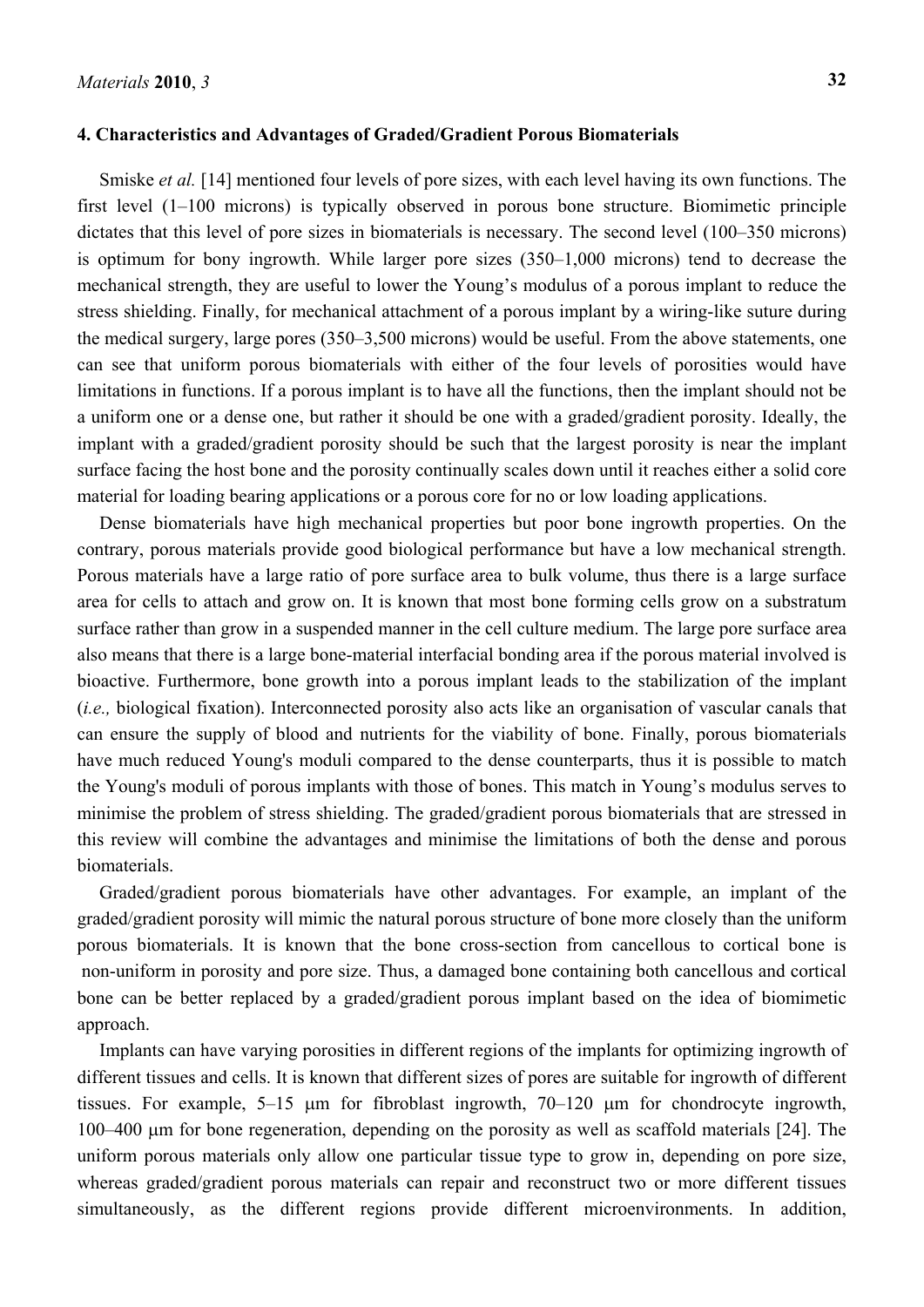graded/gradient porous biomaterials can be used as a powerful tool to study the interactions between cells and porosity and/or pores size, as no separate and individual uniform scaffolds are needed, and the effect of pore size can be effectively examined using one graded scaffold [24], resulting in experimental convenience and cost saving.

Graded/gradient porous biomaterials can be used as scaffolds that can lead to a new tissue mimicking a natural tissue structure. For example, a cell density gradient was formed after seeding chondrocytes in the graded PEGT/PBT scaffold. After *in vitro* cell culture, the extracellular matrices such as collagen type II showed inhomogeneous distribution. The inhomogeneous distribution of the cells and the extracellular matrices are present in the natural articulating cartilage, which has the zonal cell, structural, and mechanical organization [23]. In addition, the morphology of the scaffolds can affect the vascularisation and the structure of a tissue.

Graded/gradient porous implants optimize the ability of the implants to withstand varying mechanical loads at specific regions of the implants and subsequently minimise the stress shielding problem. For example, a graded material can be used for acetabular cup prosthesis where the dense part has good mechanical properties and wear performance, whereas the back side of the prosthesis with a porosity gradient is for bone ingrowth and biological fixation, resulting in minimal stress shielding [32].

It is known that bone ingrowth into a porous biomaterial is not uniform both through the depth of the implant and over the time period after the implantation. Initially bone grows into the pore spaces very fast but the growth rate slows down with the maturation and remodelling of the bone. Thus graded/gradient porosity in the implant can match or cater for the growth rate of bone ingrowth into the porous implant. In fact, regions of high porosities should be allowed to face the host bone so that initial bone ingrowth and maturation occurs, whereas the parts of low porosities should be in the implant interiors where a bone needs longer time to develop.

## **5. Fabrication of Graded/Gradient Porous Biomaterials**

The applications of porous materials depend on the pore size and other porous parameters and the fabrication of porous materials with different pore sizes requires different manufacturing processes. The processing methods suitable for uniform porous biomaterials may not always be suitable for graded/gradient porous biomaterials. Fortunately, several methods have been developed for the fabrication of graded/gradient porous biomaterials, as summarised in Table 2.

| <b>Fabrication methods</b>    | Porous characteristics and other comments         | <b>References</b>  |
|-------------------------------|---------------------------------------------------|--------------------|
| Sintering of graded particles | Good pore interconnectivity, but small pore neck  | $\lceil 21 \rceil$ |
|                               | size and low porosity                             |                    |
| Pulsed electric current       | Good pore interconnectivity, but low porosity and |                    |
| sintering (PECS)              | expansive                                         | [22]               |
| Vacuum infiltration           | Good pore interconnectivity and good pore size    | $\lceil 35 \rceil$ |
|                               | control, but has dimensional limitation           |                    |

**Table 2.** Fabrication methods and their characteristics.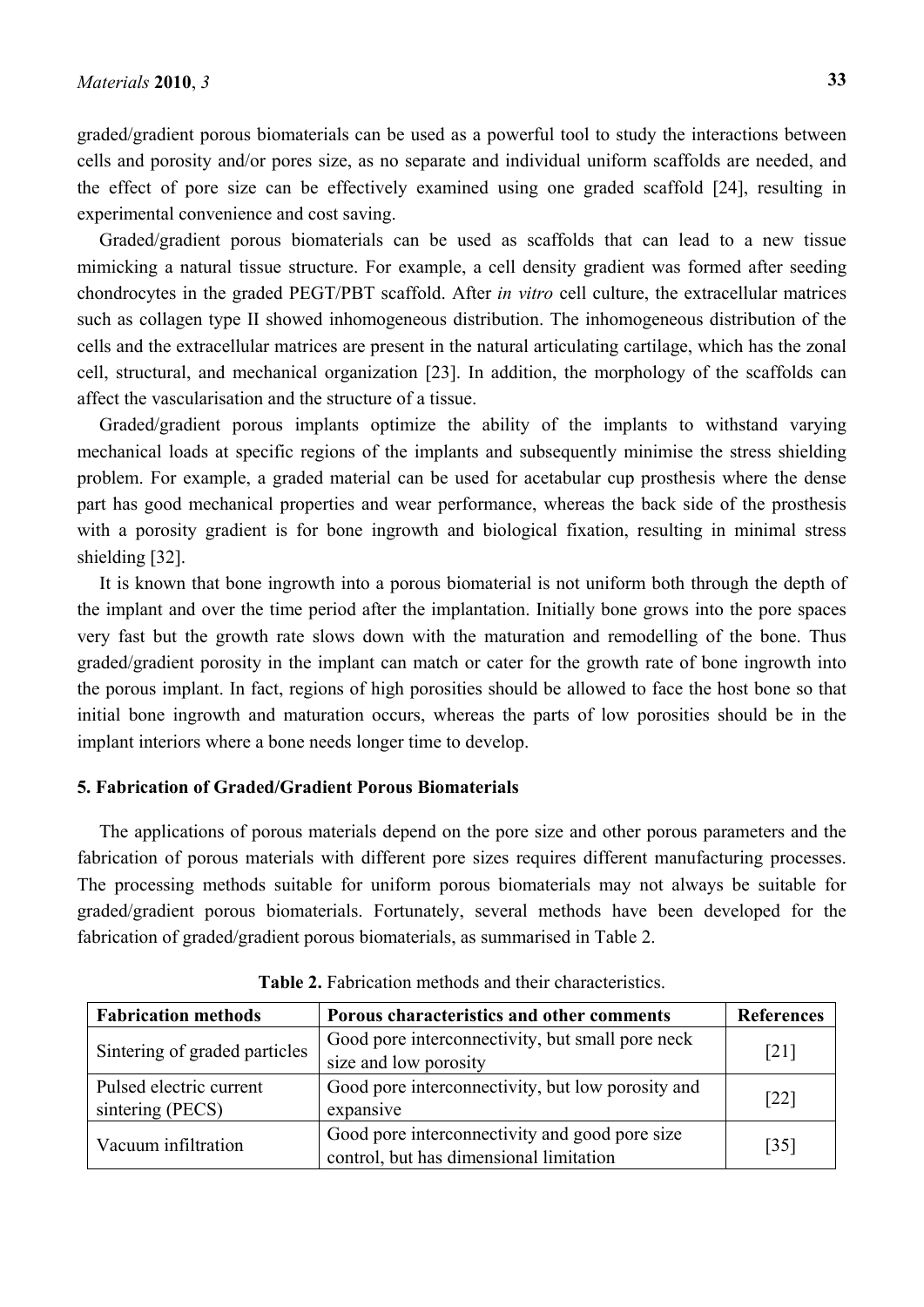| Pressure filtration of mixed<br>particles              | Controllable porosity, but poor pore<br>interconnectivity and complicated process                                     | [36, 37]           |
|--------------------------------------------------------|-----------------------------------------------------------------------------------------------------------------------|--------------------|
| Infiltration of compression-<br>moulded sponge         | High pore interconnectivity, graded pore size,<br>porosity, and pore shape.                                           | [38, 39]           |
| Multiple and differentiated<br>impregnation            | Good pore interconnectivity, graded porosity and<br>pore size, but not good for small samples                         | $\lceil 25 \rceil$ |
| Multiple tape casting and<br>lamination                | Controllable pore size and porosity, but poor pore<br>interconnectivity especially on the interfaces                  | $\lceil 26 \rceil$ |
| Solid free form fabrication                            | Good pore interconnectivity, controllable porosity,<br>but difficult to achieve small pore sizes                      | $[23,30]$          |
| Centrifugation of a<br>suspension and freeze<br>drying | Gradient porosity and pore size, but suitable for<br>limited material systems                                         | $\lceil 24 \rceil$ |
| Introduction of a graded<br>biodegradable phase        | Absence of macropores before implantation and<br>able to support mechanical load                                      | [40, 41]           |
| Electrospraying into a<br>template                     | Good pore interconnectivity, but difficult to control<br>the structural regularity                                    | [45]               |
| Freeze-casting                                         | Good pore interconnectivity but difficult to control<br>the temperature gradient                                      | [46]               |
| Combined method                                        | Resulting in more complex structures                                                                                  | [47]               |
| Microspheres for scaffolds                             | Similar to the method of sintering of graded<br>particles, and various methods developed for<br>polymer microspheres. | $[48 - 61]$        |

**Table 2.** *Cont*.

## *5.1. Sintering of Graded Particles*

This method relies on the partial sintering of ceramic or metal or polymer powder. The powder is normally in the form of granules with different particle sizes. The granules are packed into a green shape (*i.e.,* the compact of particles before sintering), forming a gradient in particle size. The green shape thus packed also simultaneously contains a gradient in porosity. To impart mechanical strength, the contacting areas among the granules must be strongly joined through sintering at a high temperature. For example, by using Ti particles of different particle sizes and by adding silicon for liquid-phase sintering, functionally graded porous Ti material with improved neck geometry was prepared (Figure 5) [21]. The Young's modulus varied from 5 to 80 GPa along the gradient direction, which covered that of cortical bone (10–29 GPa). Due to the gradient in porosity, the Young's modulus of the material was adapted to the elastic properties of bone so that the stress shielding could be prevented. The material was designed for a permanent skeletal replacement implant with improved structural compatibility. Obviously, this method relies on the availability of the staring powders of different particle sizes. Fortunately, there have been several methods to produce microspheres or spherical particles, as will be mentioned at the end of this section.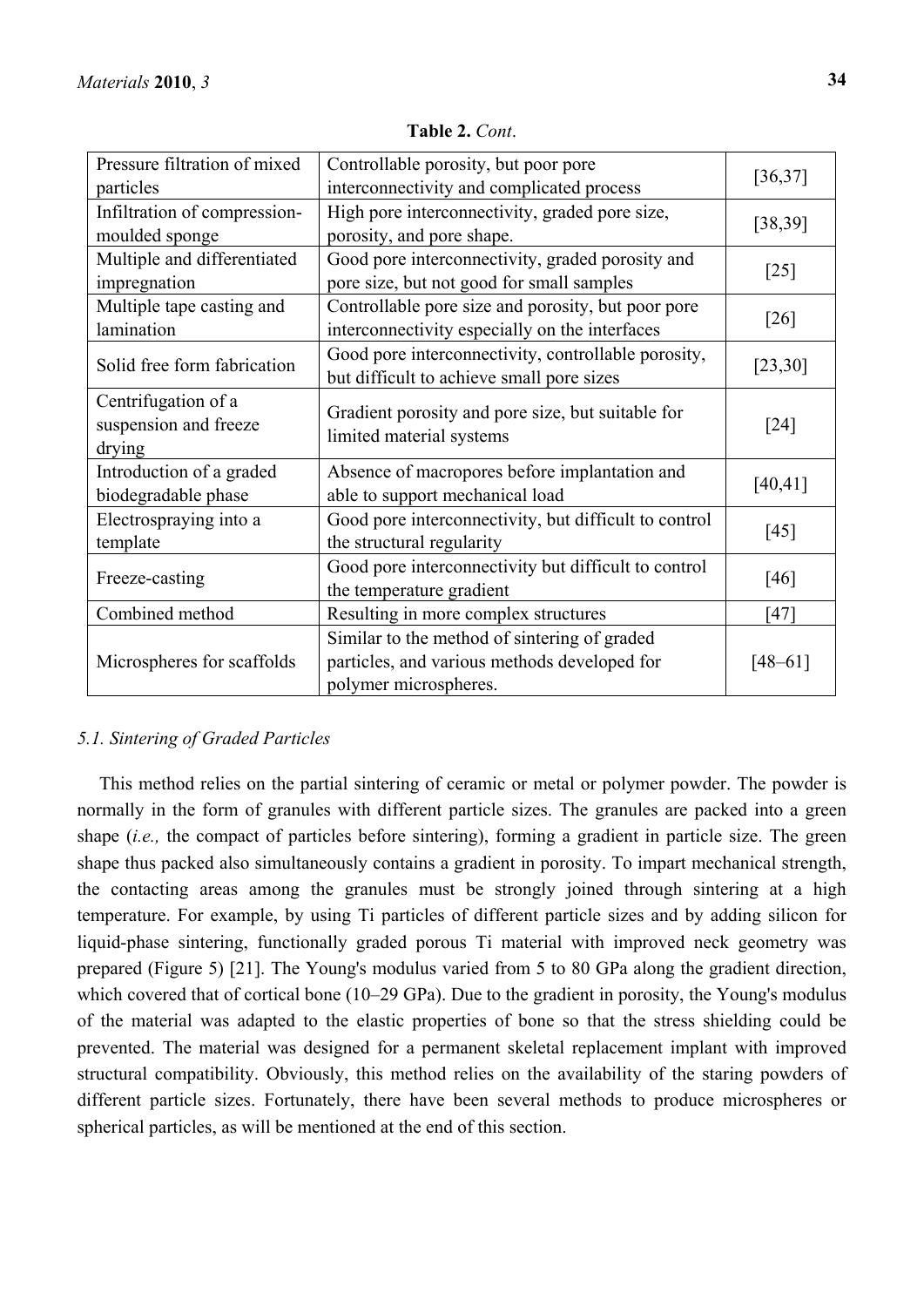**Figure 5.** Schematic illustration showing the graded porous structure prepared by the powder metallurgy method.



## *5.2. Pulsed Electric Current Sintering (PECS)*

PECS (also called spark plasma sintering) is like a hot pressing process, as a graphite mould (or die) and a punch are used to press ceramic or metal particles in the die. The high temperature needed to sinter the particles is caused by the heat due to the direct current passing through the surfaces of the contacting particles. The porous structure of the sintered body is thus dependent on the applied pressure, the applied power, and the sintering time. Due to the fast heating, PECS allows the fast formation of strong necks among the particles and thus a highly porous sintered structure can be formed without much volume shrinkage. If a temperature gradient can be established, then a gradient porous structure can be formed due to the varying sintering conditions. Using PECS, Suk *et al.* [22] produced a porous material with a porosity gradient by creating a temperature gradient in the packed particles and the temperature gradient was generated by varying the wall thickness of the die. The linearly increased wall thickness led to a temperature gradient to be established along the longitudinal direction inside the die.

PECS method requires expensive equipment, and the resultant samples are limited to small dimensions and simple shapes. These are the disadvantages of PECS compared with the above mentioned powder metallurgy method. However, power metallurgy method tends to lead to a deformed or distorted shape after pressureless sintering due to the particle size gradient causing different sintering shrinkage. In PECS the porosity gradient is formed due to the temperature gradient, whereas in the powder metallurgy method, the porosity gradient is caused by the gradient particle size. Obviously, pressureless sintering of green compacts of spatially stacked and graded particles (either ceramic or metallic) as the powder metallurgy method is more practical for the formation of a porous structure of a graded/gradient pore size or porosity.

## *5.3. Vacuum Infiltration*

This method is based on the infiltration of a ceramic slurry into a porous polymer body using a vacuum system (Figure 6). In order to obtain a final porous ceramic structure with a pore size gradient, the porous polymer body is made to have graded pore sizes, which can be formed by packing loose polymer beads of different particle sizes in a sequential manner. The ceramic slurry is formed based on the colloidal processing approach; the ceramic particles are dispersed in an aqueous solution with a surfactant so that the flowability of the slip (or slurry) is achieved. During the infiltration of the slip,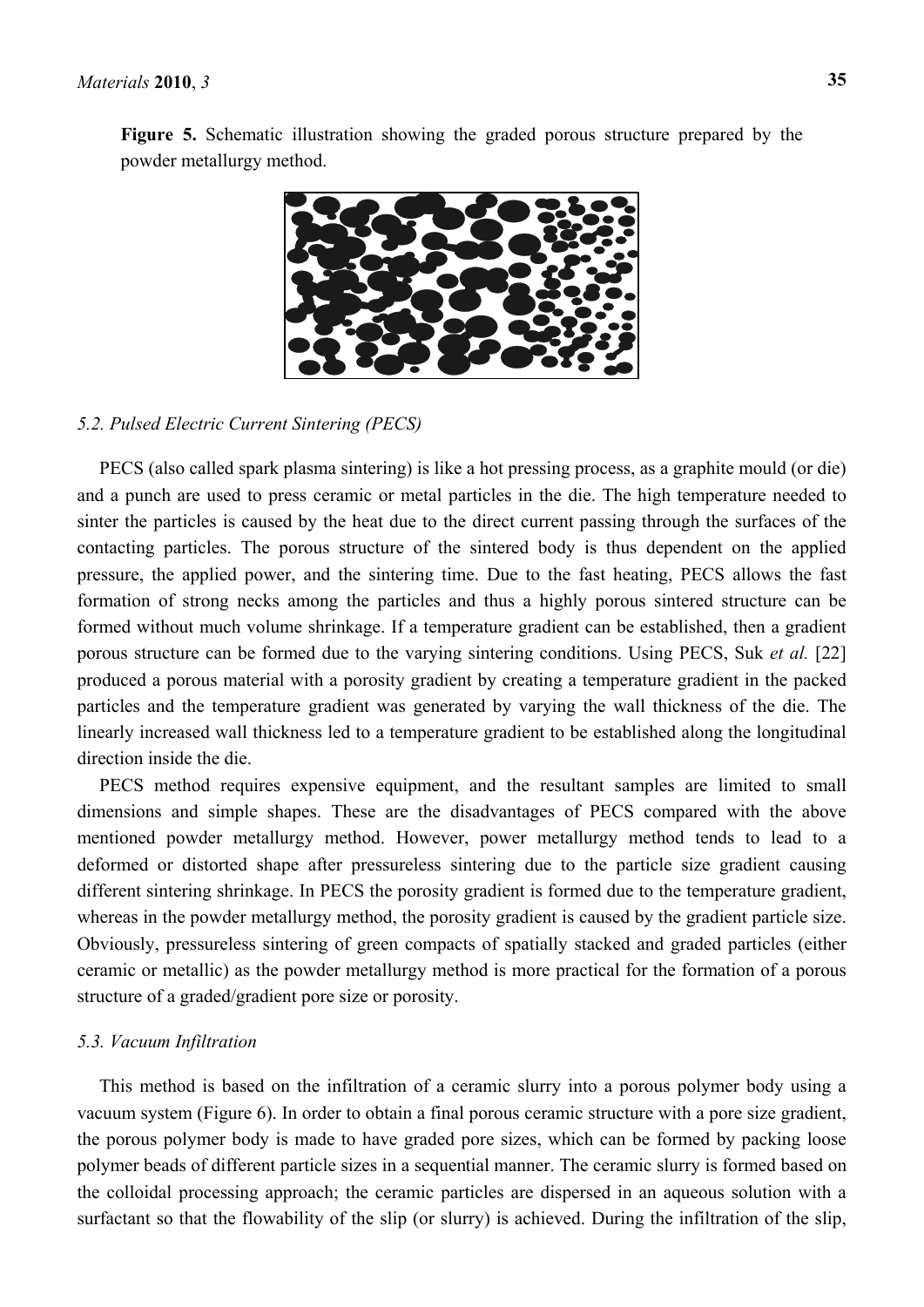the ceramic particles are packed inside the pores among the polymer beads. After drying, the ceramic particle—polymer bead mixture is fired to remove the polymer beads and densify the remaining ceramic struts. Consequently, a graded porous ceramic body can be prepared, which is a negative replica of the initial graded porous polymer template. Miao *et al.* [35] used expanded polystyrene (EPS) beads with different sizes to form graded porous polymer templates and prepare graded porous yttriastabilized zirconia ceramics. The vacuum infiltration method can be used to prepare other bioceramics such as hydroxyapatite, bioactive glass, *etc.* The advantage of using the expanded polystyrene rather than dense polystyrene beads lies in the less mass and less or no expansion during the stage of removing the beads by burning. Otherwise, cracks or shape distortion will be observed in the formed porous ceramic body. While the graded pore size is easy to achieve with this method, there is a need to press the EPS beads to keep the template shape and also allow enough contacting area between beads, which will lead to good pore interconnectivity. Vacuum infiltration can also be used to produce graded porous polymer scaffolds. For example, a polymer solution (a polymer dissolved in an organic solvent) can penetrate into a graded template of salt particles or wax particles, followed by evaporation and template removal.

**Figure 6.** Schematic illustration showing the formation of a green compact among the pore space within the polymer bead bed (P: pressure drop;  $\Delta P$ : pressure drop).



## *5.4. Pressure Filtration of Mixed Particles*

Graded porous hydroxyapatite ceramics were prepared by mixing a hydroxyapatite suspension and a carbonaceous particle suspension during the filtration process [36]. The composition profile of the filter cake could be controlled in the direction of cake thickness (Figure 7). After drying and consolidation, the cake was sintered in an oxidising atmosphere, resulting in graded porous sintered hydroxyapatite. This method differs from the above vacuum infiltration method in that there is no gradient in the carbonaceous particle (pore former) size and there is a compositional gradient of the carbonaceous particles, leading to a porosity gradient rather than a pore size gradient. There is also a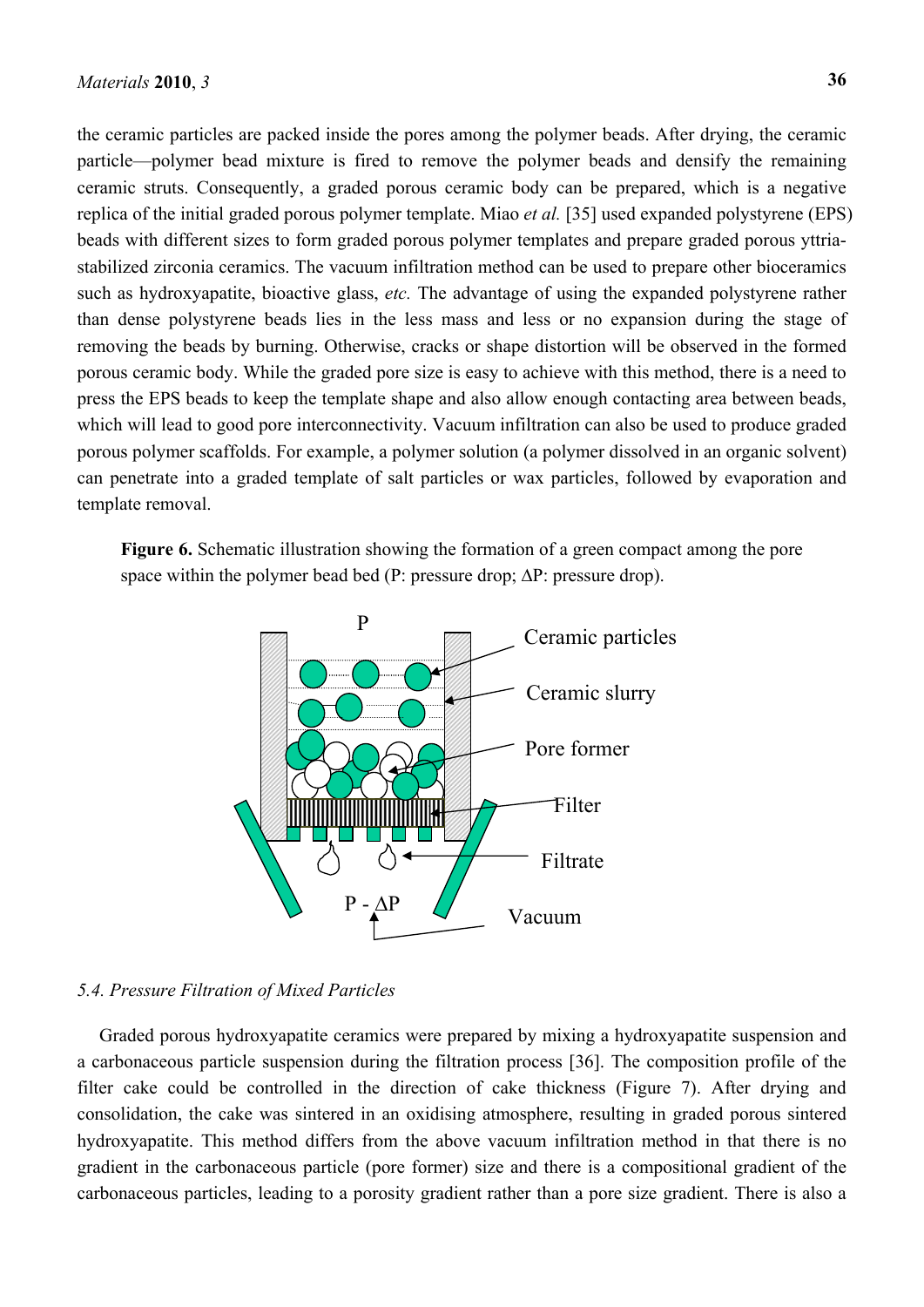limitation that the carbonaceous particles may not be in close contact, leading poor connectivity of the pores. It should be noted that the device shown in Figure 7 is only suitable for flat disc shapes. To produce porous tubes with a porosity gradient both in the radial direction and in the axial direction, another pressure filtration apparatus was used, where a ceramic slurry and a ceramic-pore former slurry were mixed at controlled and variable ratios [37]. Specifically, the mixed slurries were compacted via filtration assisted by gas pressure. The axial porosity gradient was controlled by the mixing ratios that were changing gradually during the process. On the other hand, the radial porosity gradient was controlled by the differential pressure drop created by the segmental filters, flow valves and the rotating cylinders.

**Figure 7.** Schematic diagram showing the formation of a graded filter cake.



#### *5.5. Infiltration of Compression-Moulded Sponge*

A new method was used to produce gradient porous ceramics by using the deformed polyurethane foams with a porosity gradient (Figure 8) [38,39]. Specifically, reticulated polyurethane sponges having a pore size of ~31pores/cm and a porosity of 98.5% were sectioned to various thicknesses and shapes. The sectioned sponge foams were subsequently placed in aluminium moulds and compression moulded at 110 °C for 6 hours. This step of compression moulding effectively deformed the polymer sponge as well as fixed the open pore volume of the sponge. Compression moulding a wedge-shaped sponge into a planar geometry led to a sponge of a continuous porosity gradient produced. On the other hand, a stable suspension of  $Al_2O_3$  powder was made with the aid of an organic dispersant. Then the preformed sponge was inserted into a pneumatic pressure infiltration device, and the  $A<sub>12</sub>O<sub>3</sub>$  slurry was pressure cast into the pore spaces between sponge networks. The castings were dried at room temperature in air for 5 days prior to heat treatment. A two-step heat treatment was then used to first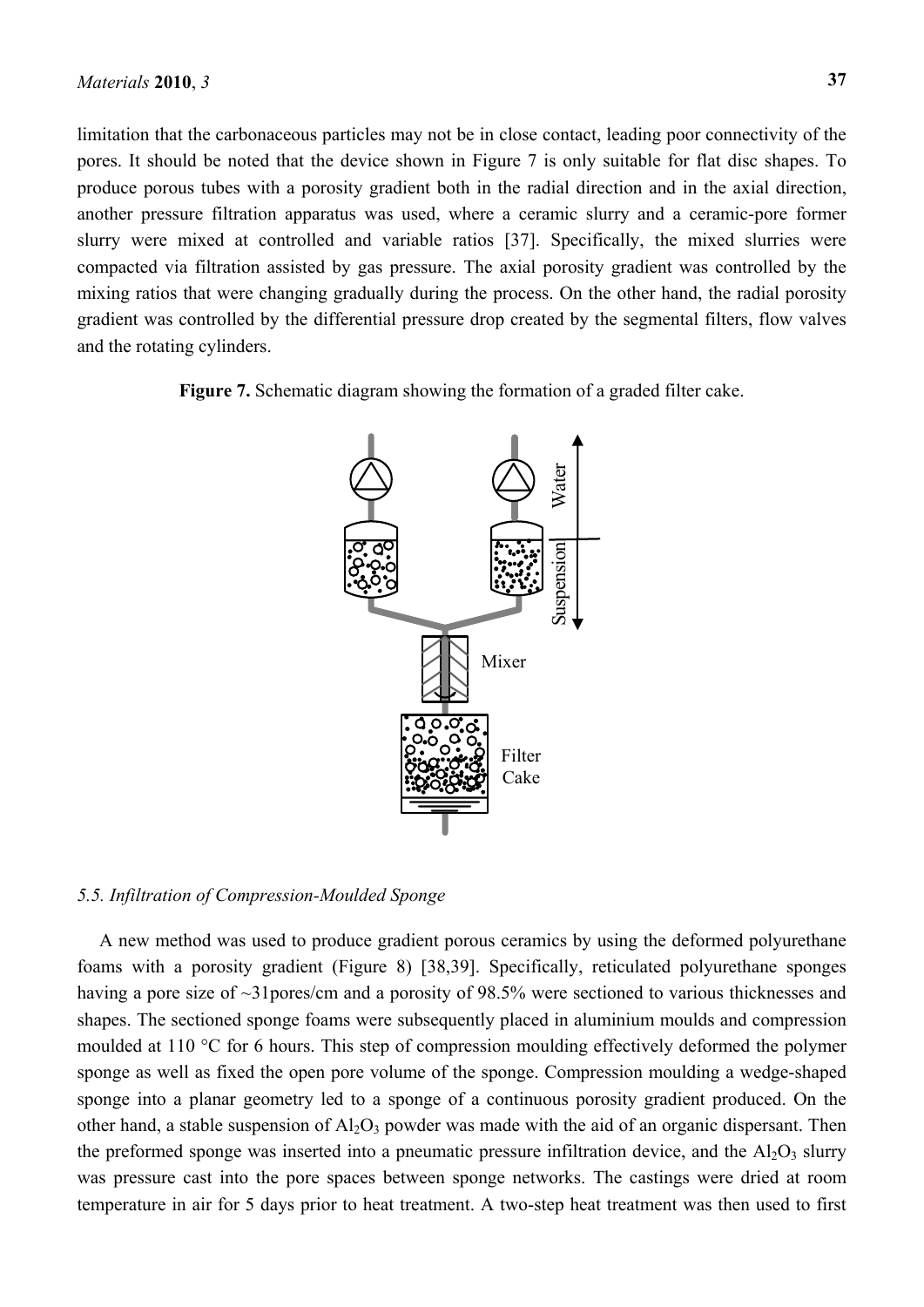pyrolyse the sponge and subsequently sinter the body of packed ceramic particles (or green body), resulting in gradient porous alumina ceramics with relatively small pore sizes but a high pore interconnectivity.

The slurry (or colloidal) infiltration of a preformed sponge is for porous ceramics with a low porosity because the pores of the sponge are filled with ceramic particles. However, if the pores are partially filled or if the struts of the sponge are coated with ceramic particles, then gradient/graded porous ceramics with a high porosity can be obtained. For example, dip coating of gradient polyurethane foams with a 45S5 Bioglass slurry was used to produce gradient 45S5 Bioglass®-derived glass–ceramic scaffolds for potential application in bone tissue engineering [43]. Specifically speaking, different types of template scaffolds with a continuous or stepwise gradient of porosity were produced using polyurethane (PU) foams that were preformed at 200 °C for 30 mins. Then they were dipped (as in a dip coating process) rather than fully infiltrated in a 45S5 Bioglass®-based slurry and subsequently heat treated in a chamber furnace up to 1,100 °C. During heating, the organic phase was burned out and the glass compact was densified and accompanied by crystallisation, leading to highly porous glass-ceramic scaffolds with different shapes and porosity profiles. The obtained scaffolds had highly interconnected porous structures with specific porosity gradients.

**Figure 8.** Schematic illustration showing the compression-moulding process for obtaining a gradient sponge preform.



## *5.6. Multiple and Differentiated Impregnation*

Graded porous hydroxyapatite (HA) was prepared by a multiple and differentiated impregnation method [25]. In brief, a cellulose sponge was first completely immersed in an HA slurry. After the immersion the sponge was coated with a layer of HA ceramic particles. Then the lower portion of the previously coated sponge was further immersed into the HA slurry so that the double coated portion had larger strut thickness than the single layer coated upper portion. Such immersion in the HA slurry could be repeated a few more times but at controlled locations to create a graded porous HA green body. After drying, the sponge was removed by firing up to 1,250 °C at a low heating rate. Porous HA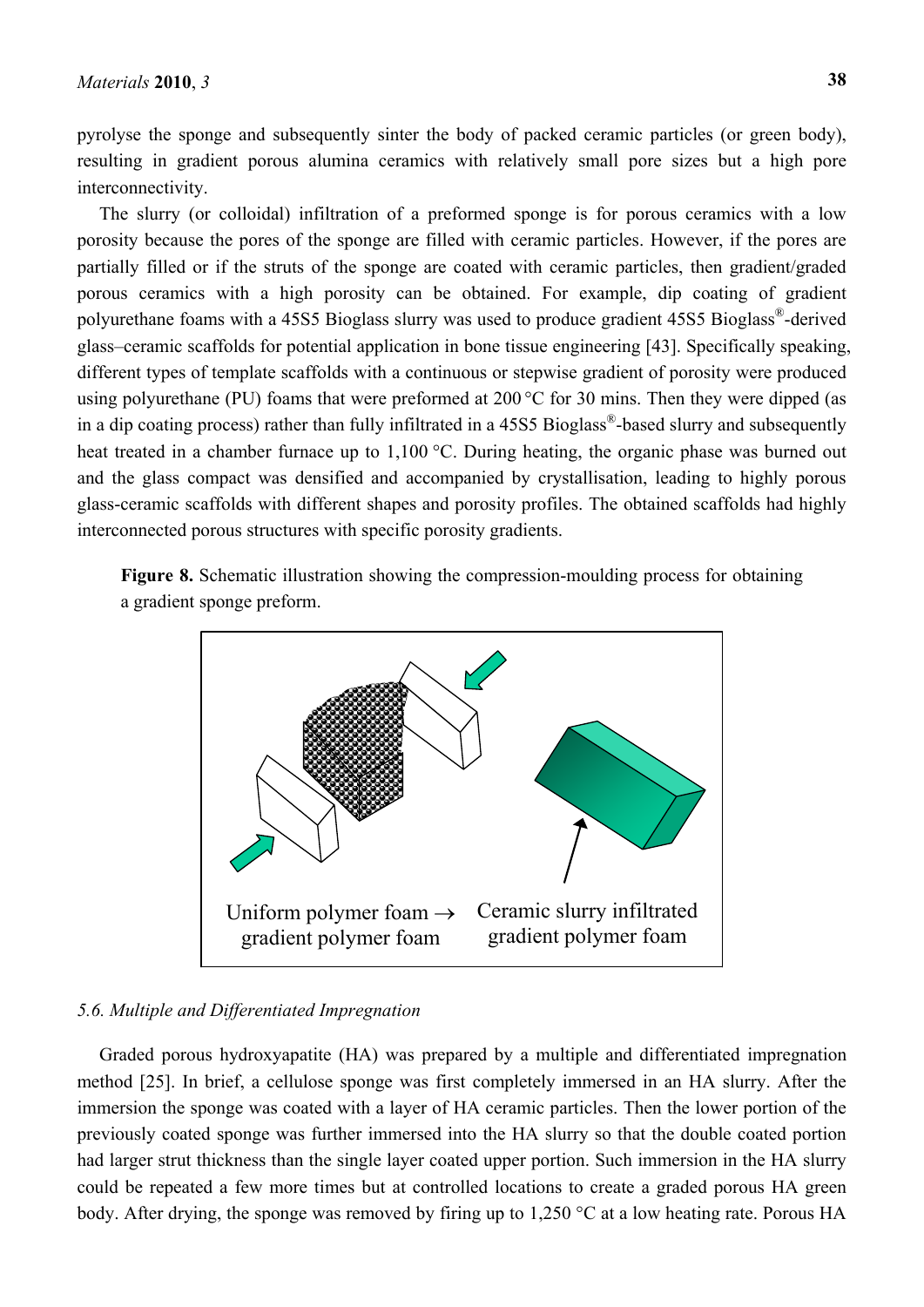ceramics with a graded porosity were thus prepared with the HA struts being densified. This method is similar to the slurry dipping of the graded/gradient sponges as mentioned in the above section, since the dip coating is used to generate a high porosity. However, the graded porosity here is made by the repeated but spatially different dip coating.

#### *5.7. Multiple Tape-Casting and Lamination*

Werner *et al.* [26] produced graded porous hydroxyapatite materials by means of tape-casting and lamination (Figure 9). In this method, a hydroxyapatite slurry was mixed with a pore former. The mixed slurry was then cast into a tape. Using the same method, different tapes with different pore former sizes were prepared individually. The different tape layers were then laminated together. Firing was then done to remove the pore formers and sinter the hydroxyapatite particle compacts, resulting in graded porous hydroxyapatite. This method was also used to prepare graded porous HA with a dense part (core or layer) in order to improve the mechanical strength, as dense ceramics are much stronger than porous ceramics. However, as in the pressure infiltration of mixed particles, this multiple tapecasting also has the problem of poor connectivity of pores, although the pore size and the porosity are relatively easy to control. The lamination step also introduces additional discontinuity of the porosity on the interfaces between the stacked layers.

**Figure 9.** Schematic illustration of the fabrication of pore graded multilayers by lamination of individual tapes, manufactured by tape casting.



## *5.8. Solid Free Form Fabrication*

Solid free form fabrication refers to a group of rather new technologies. It includes at least the following: selective laser sintering (SLS), fused deposition modelling (FDM), laminated object manufacturing (LOM), and three-dimensional printing (3DP). All the technologies employ the same basic five-steps, namely, 1. creating a CAD (computer-assisted design) model of the design, 2. converting the CAD model into the stereolithography (STL) format, 3. slicing the STL file into thin cross-sectional layers, 4. fabricating the model layer by layer with computer control, 5. cleaning and finishing the model. Solid free form fabrication gains good control over pore size (if large enough),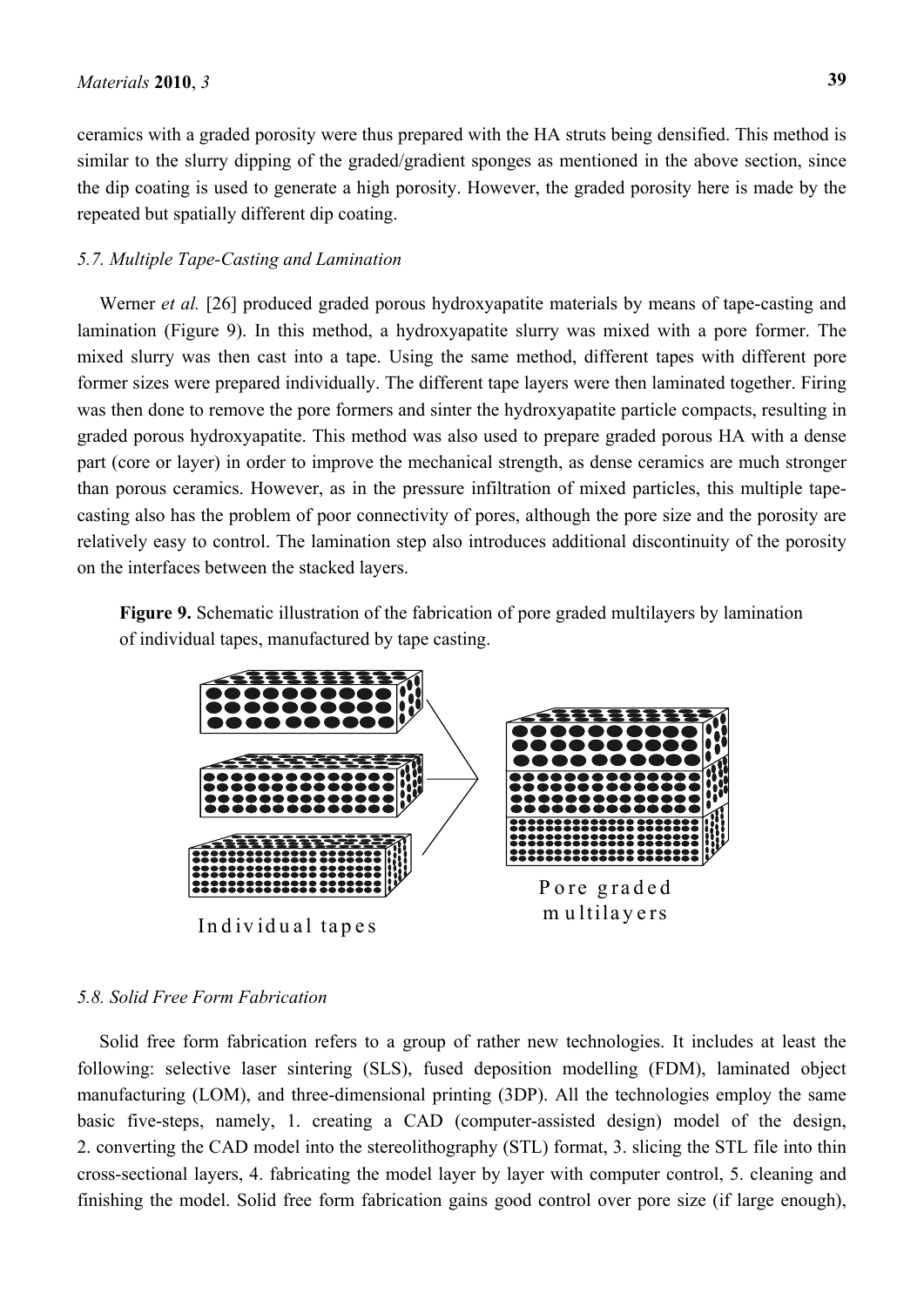shape, orientation and distribution including hierarchical and functionally graded pore structures. Solid free form fabrication is convenient for producing graded polymer scaffolds, as polymers can be shaped at low temperatures. However, this method is generally limited by the difficulty in obtaining fine pore sizes (e.g., <500 μm). To make graded porous ceramic scaffolds, there is a need to produce a graded porous polymer template, which will then be infiltrated with a ceramic slurry, followed by drying, burning and sintering. For example, composite scaffolds (Figure 4 shows an example) having a gradient of one or more of the following: materials (bioactive, bioinert, or biodegradable), macropores, micropores, or mechanical properties were prepared by the solid free form fabrication, especially the three-dimensional printing [34].

As another example, to fabricate 316L stainless steel implants with a pore gradient structure, a selective laser melting (SLM) technique (similar to SLS) was exploited on 316L powder compacts [44]. The microstructural feature of the laser scanned tracks (regions of sintered 316L particles), their densification, and the tensile strength of the SLM-produced samples prepared via different laser scan speeds were investigated. As the porosity was strongly influenced by the laser scan speed (time of melting), the scan speed was changed in a gradient manner and applied in every SLM layer for the purpose of producing a gradient porosity. The produced porous materials exhibited a gradually increased porosity and a reduced molten pool size along the gradient direction of the scan speed variation.

## *5.9. Centrifugation of a Suspension and Freeze Drying*

Harley *et al.* [42] fabricated tubular scaffolds with a radial pore size gradient by a spinning technique. In this process, a collagen-glycosaminoglycan (CG) suspension in a cylindrical container was spun using a drilling machine. Due to the centrifugal force, there was different sedimentation of the CG fibres, resulting in gradients of CG content and water solvent. The gradient distribution of water and CG components was maintained by freezing using liquid nitrogen. Freeze drying was then used to remove the water, resulting in gradient porous CG scaffolds. A similar technique was used by Oh *et al.* [24], who produced PCL polymer fibrils and suspended them in a water solution. After centrifugation, freezing, and freeze drying, gradient porous PCL scaffolds were prepared. In the two examples, the fibers were fine enough in dimension and were not heavy compared to the density of water, which means the redistribution of the fibers even under centrifugation was relatively slow. If metal or ceramic fibers (having a much higher density than that of water) are used to produce gradient metal or ceramic sacffolds, then a polymer solution with a high viscosity should be used to suspend the heavy fibers, as the high viscosity can control the redistribution of the fine fibers even under centrifugation.

## *5.10. Introduction of a Graded Biodegradable Phase*

Depending on chemical composition and crystal structure, calcium phosphates exhibit different dissolution rates in acidic solutions as well as different biodegradation rates *in vivo*. When two different calcium phosphates are properly mixed and sintered together, a functionally graded material having the two phases of the different dissolution rates can be prepared. By preferential acid etching *in*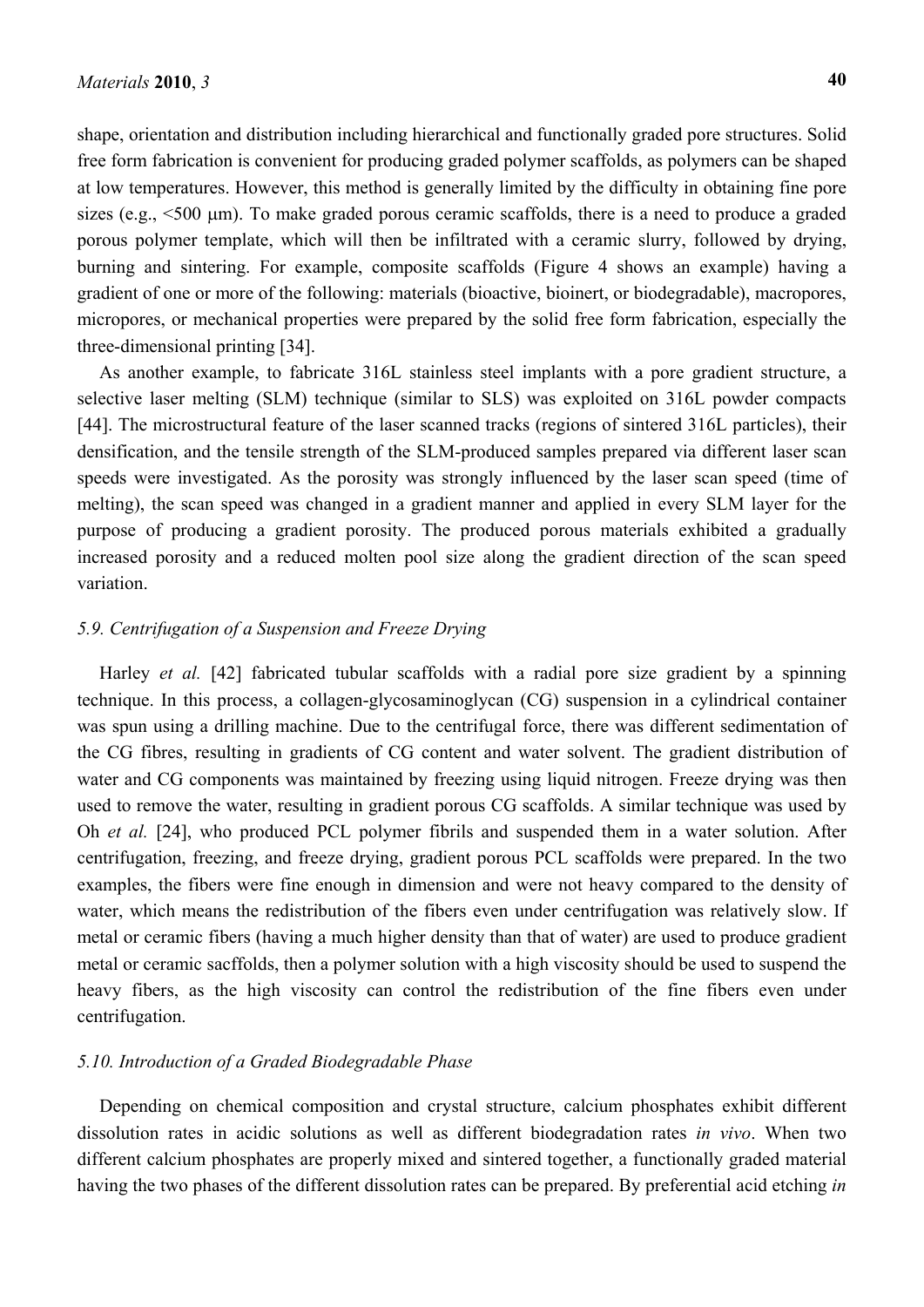obtained. For example, Wong *et al.* [40] prepared a powder of AlF<sub>3</sub>·3H<sub>2</sub>O-modified hydroxyapatite (FA) and a powder of β-tricalcium phosphate (TCP). Both powders were classified into different particle sizes: 150–300 μm, 106–150 μm, 75–106 μm, and <75 μm. The larger FA powders were mixed with larger TCP powders and the smaller FA powders were mixed with smaller TCP powder. However, the weight percentage of the FA in the largest particle size mixture was 50%, increasing to 80% for the smallest particle powder mixtures. After stacking the four powder mixtures layer by layer in a steel die, the compact of the mixed particles was formed and sintered at 1,300 °C for 2 hours. After being immersed in citric acid solution for some time, the beta TCP phase was leached out, leaving graded porosity, that is, functionally graded porous FA was prepared. The advantage of this latent graded composite is that it is initially dense and mechanically strong, but it becomes porous and is accompanied by tissue ingrowth. If the tissue growth rate is higher than the biodegradation rate, then the mechanical integrity of the graded composite and scaffold will be ensured.

This approach of using the biodegradation nature has also been adopted by other researchers. In order to reconstruct the complex skull defects with individually prefabricated CAD/CAM implants, a composite consisting of a polyester phase and a calcium phosphate phase was prepared with a graded composition [41]. The implants made of the composite led to a spatially guided tissue ingrowth since the components of the composite had different biodegradation rates.

## *5.11. Electrospraying into a Template*

Electrospraying method involves the application of an electric field and is typically used to produce polymer microspheres by pulling a polymer solution or a ceramic suspension into droplets. Here electrospraying is not for producing microspheres but for directing the spatial deposition of ceramic particles onto a porous polymer template such as a polyurethane sponge; the ceramic particles are differently deposited onto the struts of the porous template, leading to a gradient ceramic mass distribution among the polymer template. Burning off the template and sintering the ceramic particles will thus form a gradient porosity in the final porous ceramic structure. For example, a structure of zirconia having a graded porosity was produced by electrospraying into a template, using a zirconia  $(ZrO<sub>2</sub>)$  suspension [45]. The pores on the outer surface, the innermost surface and the lengthwise cross sections were examined as a function of the spraying time. By varying the processing parameters (e.g., the spraying time, the sintering temperature and the polymer template), the porosity and the pore size of the final gradient ceramic body could be controlled. Structures with interconnected pore networks of pore size greater than 100μm as well as scattered pores smaller than 10μm in size could be obtained. It is obvious that the electrospraying method can be used to produce other bioactive ceramics such as hydroxyapatite with a gradient porosity. The electrospraying method also shares some degree of similarity to the multiple and differential impregnation method mentioned above.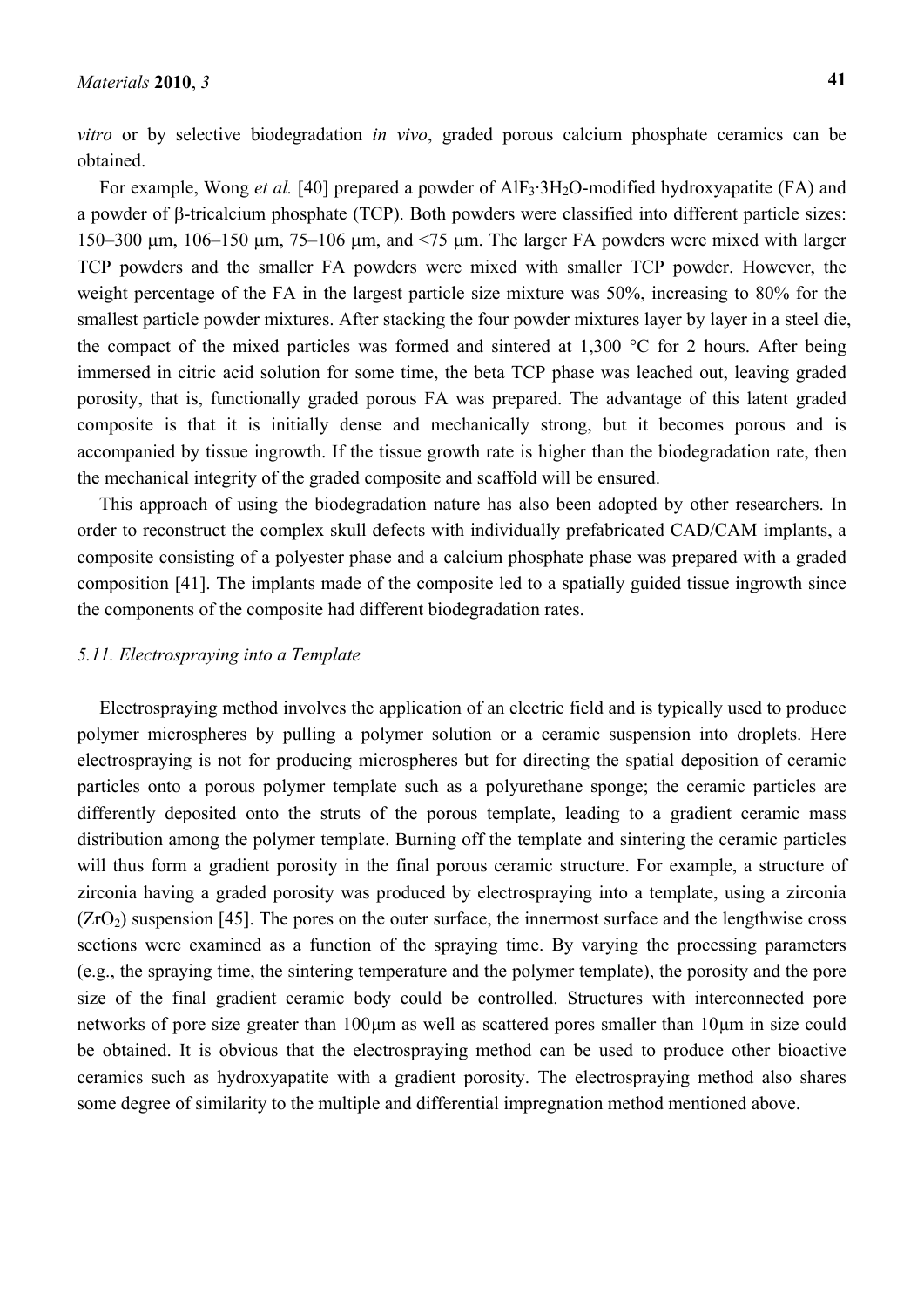## *5.12. Freeze-Casting*

Water as a freezing vehicle is normally used in freeze-casting. More recently, camphene  $(C_{10}H_{16})$ , which has a melting point of  $\sim$  45 °C has been used successfully as a freezing vehicle. Camphene can be frozen and easily sublimed at room temperature, allowing more flexibility in the process than water. A room temperature camphene based freeze-casting method [46] was used to fabricate hydroxyapatite/tricalcium phosphate (HA/TCP) ceramic scaffolds with a porosity gradient. In the freeze-casting, it was the temperature gradient generated in the cast mass, that influenced the pore size distribution. The lowest temperature corresponded to the largest size of camphene crystals and thus the largest pore size after the removal of the camphene crystals. The results of the study indicated that it was possible to manufacture porous HA/TCP bioceramics, with compressive strengths comparable to those of cancellous bones, using the freeze-casting technique, which could be of significant clinical interest.

#### *5.13. Combined Method*

Hsu *et al.* [47] produced a long bone-like porous structure with a dense wall and a porous core. Briefly, a porous polyurethane (PU) cylinder (of a larger pore size) and a hollow PU cylinder (of a smaller pore size) were obtained by a hot cut method. Then the PU cylinder of large pores was coated with hydroxyapatite/tricalcium phosphate (HA/TCP) particles by a slurry dipping method similar to the slurry coating of the compression moulded-sponge mentioned above. On the other hand, the hollow PU cylinder with small pores was infiltrated or impregnated with a concentrated HA/TCP slurry for making a dense wall. Then the two types of HA/TCP-containing cylinders were combined together by pressfitting (*i.e.,* inserting the slightly oversized and HA/TCP-coated PU cylinder into the HA/TCP-impregnated hollow PU cylinder). The pressfittng and the wet state of the HA/TCP mass were skilfully matched so that an interfacial defect or weak interface could be avoided after sintering the dried green sample at 1,280 °C. The final result of the process was a porous implant material with a graded pore structure similar to the bimodal structure of cortical and cancellous bone. This example indicates that combination or integration of some basic techniques can lead to a new method and a new porous structure. As another example, the vacuum infiltration method mentioned above can also be used to produce a porous structure of a dense core and a porous layer. In particular, the porous layer can be formed through the use of the EPS beads packed into a shell-like template, whereas the dense core can be formed by using a polyurethane foam cylinder placed inside the shell-like template. After ceramic slurry infiltration, burning and sintering, the dense core-porous layer structure will be formed and can be used as dental root implants.

#### *5.14. Microspheres for Scaffolds*

Microspheres can be made of a metal, ceramic, polymer or composite. Microspheres can also be dense or porous and have different sizes. Thus, it is possible to assemble the different microspheres to form scaffolds of a graded pore size, or a graded composition, *etc.* Two key issues here are the fabrication of the microspheres and the binding or sintering of the microspheres. Focus will be placed on polymer microspheres, as they can be assembled easily by sintering at a low temperature or be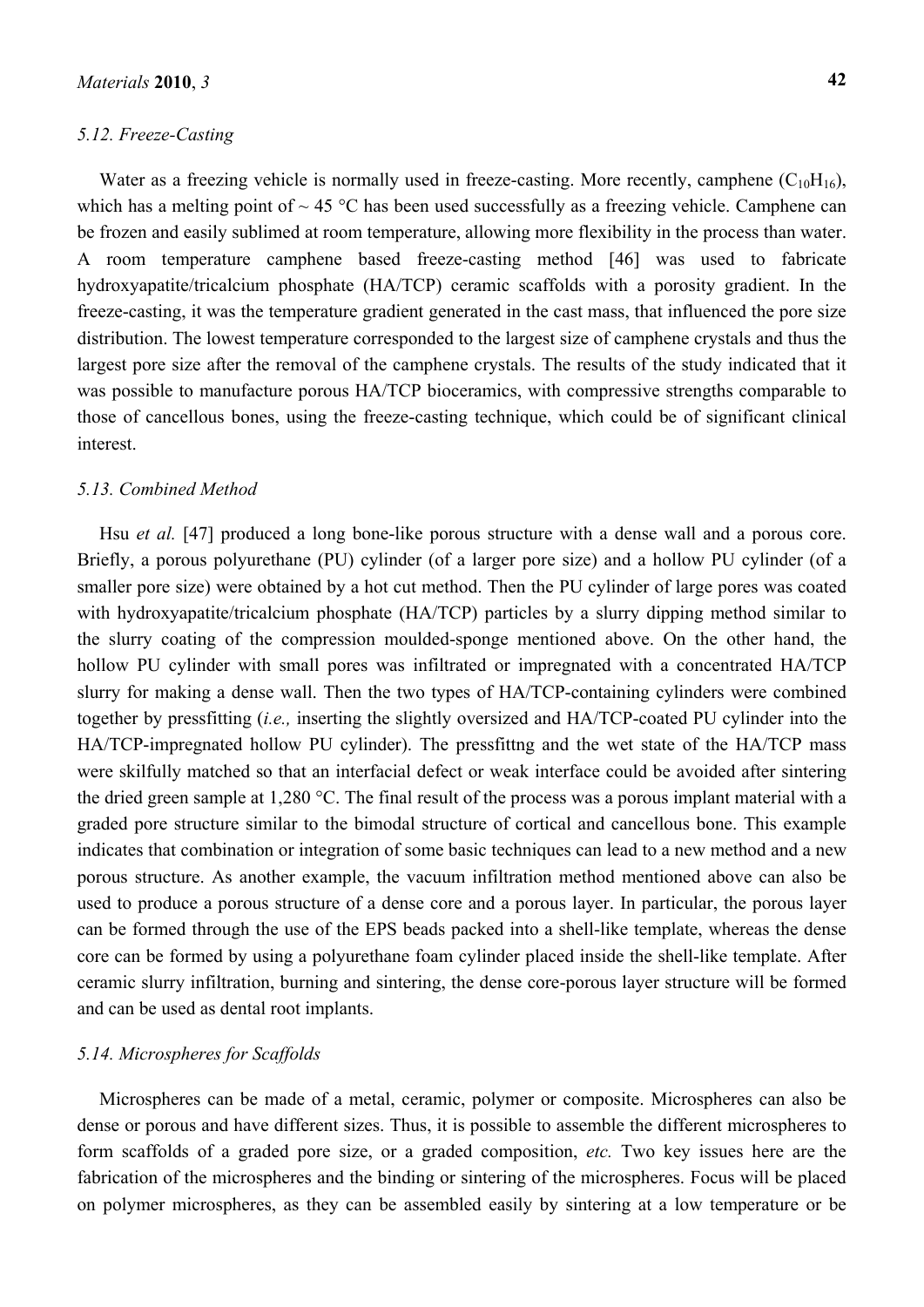bonded by a solvent vapour or a hydrogel (e.g., alginate or fibrin) [48,49]. The methods of fabrication of the polymer microspheres (porous) will be briefed below.

Synthetic polymer microspheres with porosity can be produced by a water-in-oil-in-water (W1/O/W2) emulsion method [50,51]. However, this method generally leads to small particle sizes, wide size distribution, *etc.* Dripping as another method [52,53] involves the formation of droplets from a water-in-oil (W1/O) emulsion by extrusion through a nozzle. The droplets are then solidified by subsequent processing. Although dripping method generally leads to uniform particle sizes, the formed microspheres tend to be quite large (up to 2 mm). In order to produce microspheres with reduced particle sizes ranging from 5 μm to 1,000 μm, ultrasonic excitation (or called ultrasonic vibration) [54,55] and electrostatic field pulling (or called electrospraying, electrostatic extrusion, or electrostatic atomisation, *etc.*) [56,57] have been used jointly with the dripping method. A further improvement is the use of a three flow channel device, where the controlled delivery of the initial water (W1) phase into the oil phase is achieved; instead of random mixing to form the (W1/O) emulsion, the W1 phase is slowly dripped into isolated droplets, which are then carried by the oil (O) phase [58]. The (W1) containing O phase is then isolated into droplets and carried by a second water phase (w2), leading to final microspheres with a controllable hollow interior. Similarly, porous polymer microspheres can also be prepared by a T-junction microbubbling device [59]. However, in a co-axial electrohydrodynamic microbubbling method [60], where an electric field is applied, the formed hollow microspheres tend to be too fine to be used for scaffold assembly and the fine microspheres have poor homogeneity in particle size. Last but not least, a tri-needle coaxial electrohydrodynamic device has been used to produce small multilayered polymeric microspheres loaded with a model protein—bovine serum albumin (BSA) [61]. Indeed, microspheres (especially porous ones) can be loaded with drugs, growth factors, and/or living cells before being assembled into functionally graded porous scaffolds.

## **6. Closing Remarks**

The concept of graded/gradient materials has led to the development of graded/gradient porous biomaterials. While there are not many examples of actual applications of the graded/gradient porous biomaterials/implants, the interest of searching a new processing method of the materials still continues. So far, many fabrication methods have been developed for producing graded/gradient porous biomaterials. All biomaterials can be made into graded/gradient porous. The structural features and mechanical properties of graded/gradient porous biomaterials have been characterised. There are also some *in vitro* and *in vitro* studies of graded/gradient porous biomaterials. However, graded/gradient porous biomaterials are largely still in the stage of laboratory research. While there are several patents on graded/gradient porous biomaterials, examples of clinic applications are rare. The hurdle may be the manufacturing cost, which will prevent the realisation of the potential of graded/gradient porous biomaterials. For bioinert porous biomaterials, graded/gradient pore size and porosity will have obvious long term benefit in terms of tissue ingrowth and minimisation of stress shielding. However, for biodegradable porous biomaterials, the effect of graded/gradient porous structures on the tissue ingrowth and regeneration would be only in a short term.

While graded/gradient porous biomaterials and their composites have optimised mechanical and cell/tissue ingrowth properties, there is still room for improvement. Cost-effective methods are still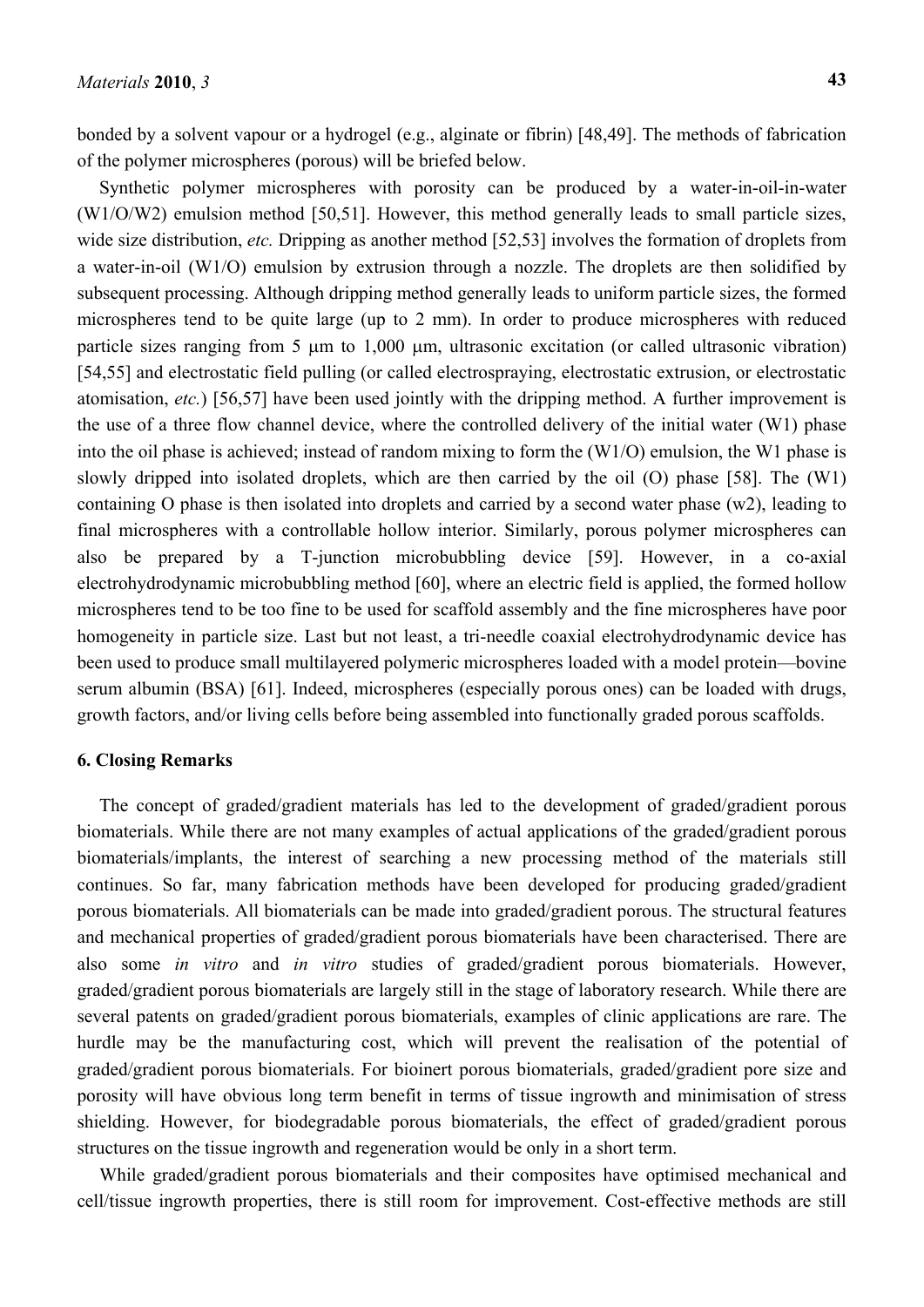needed to ensure suitable pore sizes and a high pore interconnectivity. With the new trend in tissue regeneration rather than tissue replacement, bioactive/biodegradable polymer/ceramic composites in the form of graded/gradient porous structures will have their advantages compared to homogeneous porous biomaterials and compared to sole polymer or ceramic porous materials. The pores in the graded/gradient porous parts can be further modified with coatings by means of slurry dipping, sol-gel coating, or biomimetic coating from the simulated body fluid. The pore surfaces can also be modified by grafting with proteins or embedding with growth factors. The pores can also be modified by filling or loading with biodegradable ceramics such as calcium phosphate cements, biodegradable polymers, or natural species like collagens, chitosan, cells, *etc.* One promising case would be the development of porous bioactive/biodegradable composites with graded/gradient pore size, porosity, and composition and the modification of the composites with spatially distributed biochemical stimuli so that stem cells loaded into scaffolds would develop into complex tissues such as bone-cartilage tissue.

## **References**

- 1. Kitaguchi, S.; Hamatani, H.; Saito, T.; Shimoda, N.; Ichiyama, Y. Development of functionally gradient materials (fgms) of thermal stress relaxation type. *Nippon Steel Tech. Rep.* **1993**, *57*, 28–32.
- 2. Watari, F.; Kondo, H.; Matsuo, S.; Miyao, R.; Yokoyama, A.; Omori, M.; Hirai, T.; Tamura, Y.; Uo, M.; Ohara, N.; Kawasaki, T. Development of functionally graded implant and dental post for bio-medical application. *Mater. Sci. Forum* **2003**, *423–425*, 321–326.
- 3. Pompe, W.; Lampenscherf, S.; Robler, S.; Scharnweber, D.; Weis, K.; Worch, H.; Hofinger, J. Functionally graded bioceramics. *Mater. Sci. Forum* **1999**, *30*8–3*11*, 325–330.
- 4. Boughton, P.; Ferris, D.; Ruys, A.J. Biomaterials—A ceramic-polymer functionally graded material: A novel disk prosthesis. *Ceram. Eng. Sci. Proc.* **2001**, *22*, 593–600.
- 5. Zhang, M.; Huang, H.J.; Wang, H.J.; Li, Z.G. Development of functionally gradient materials. *Mater. Sci. Forum* **2003**, *42*3–4*25*, 599–600.
- 6. Wen, B.Y.; Li, Q.C.; Hou, S.H.; Wu, G. Structure study of polymer gradient materials. *Mater. Sci. Forum* **2003**, *42*3–4*25*, 509–514.
- 7. Hulbert, S.F.; Hench, L.L.; Forbers, D.; Bowman, L.S. History of bioceramics. *Ceram. Int.* **1982**, *8*, 131–140.
- 8. Hench, L.L. Bioceramics. *J. Amer. Ceram. Soc.* **1998**, *81*, 1705–1728.
- 9. Rice, R.W. *Porosity of Ceramics;* Marcel Dekker Inc.: New York, NY, USA, 1998.
- 10. Hench, L.L. Bioceramics, a clinical success. *Amer. Ceram. Soc. Bull.* **1998**, *77*, 67–74.
- 11. Shackelford, J.F. Bioceramics-current status and future trends. *Mater. Sci. Forum* **1999**, *293*, 99–100.
- 12. Shackelford, J.F. Bioceramics applications of ceramic and glass materials in medicine. *Mater. Sci. Forum* **1999**, *293*, 1–109.
- 13. Ben-Nissan, B.; Pezzotti, G. Bioceramics: Processing routes and mechanical evaluation. *J. Ceramic. Soc. Jpn.* **2002**, *110*, 601–608.
- 14. Simske, S.J.; Ayers R.A.; Bateman T.A. Porous materials for bone engineering. *Mater. Sci. Forum* **1997**, *250*, 151–182.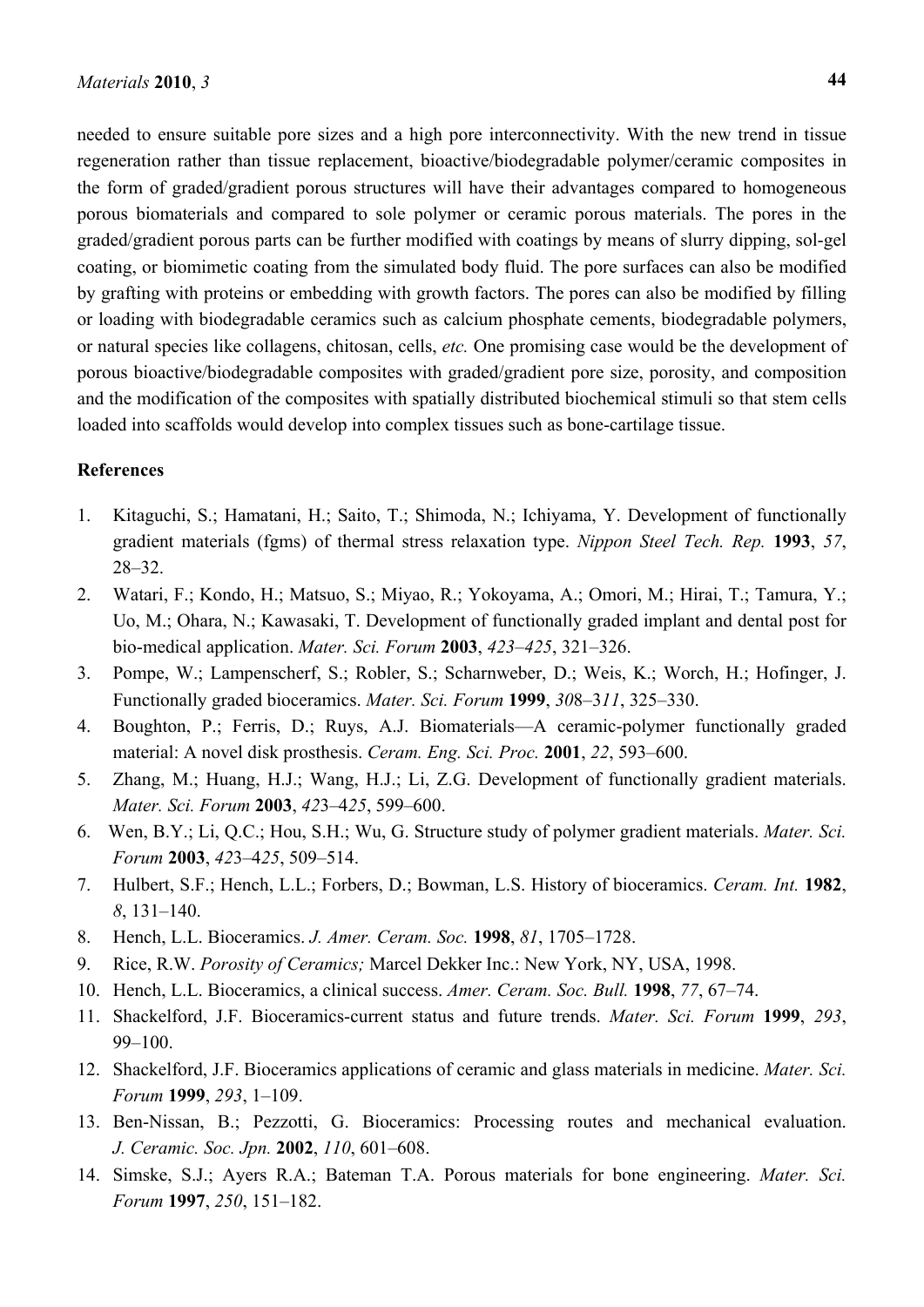- 15. Martin, R.B. Bone as a ceramic composite material. *Mater. Sci. Forum* **1999**, *293*, 5–16.
- 16. Wise, D.L.; Trantolo, D.J.; Altobelli, D.E.; Yaszemski, M.J.; Gresser, J.D.; Sxhwartz, E.R. *Encyclopaedic Handbook of Biomaterials and Bioengineering, Part A: Materials*; Macel Dekker Inc.: New York, NY, USA, 1995.
- 17. Vales, F.; Rezakhanlou, R.; Olagnon, C. Determination of the fracture mechanical parameters of porous ceramics from microstructure parameters measured by quantitative image analysis. *J. Mater. Sci.* **1999**, *34*, 4081–4088.
- 18. Lu, G.; Lu, G.Q.; Xiao, Z.M. Mechanical properties of porous materials. *J. Pulp. Pap. Sci.* **1999**, *6*, 359–368.
- 19. Kwan, Y.B.P.; Alcock, J.R. The impact of water impregnation method on the accuracy of open porosity measurements. *J. Mater. Sci.* **2002**, *37*, 2557–2561.
- 20. Rice, R.W. Fabrication of ceramics with designed porosity. *Ceram. Eng. Sci. Proc.* **2002**, *23*, 149–160.
- 21. Thieme, M.; Wieters, K.P.; Bergner, F.; Scharnweber, D.; Worch, H.; Ndop, J.; Kim, T.J.; Grill, W. Titanium powder sintering for preparation of a porous functionally graded material destined for orthopaedic implants. *J. Mater. Sci.* **2001**, *12*, 225–231.
- 22. Suk, M.J.; Choi, S.I.; Kim, J.S.; Kim, Y.D.; Kwon, Y.S. Fabrication of a porous material with a porosity gradient by a pulsed electric current sintering process. *Met. Mater. Int.* **2003**, *9*, 599–603.
- 23. Woodfield, T.B.F.; van Blitterswijk, C.A.; de Wijn, J.; Sims, T.J.; Hollander, A.P.; Riesle, J. Polymer scaffolds fabricated with pore-size gradients as a model for studying the zonal organization within tissue-engineered cartilage constructs. *Tissue Eng.* **2005**, *11*, 1297–1311.
- 24. Oh, S.H.; Park, I.K.; Kim, J.M.; Lee, J.H. *In vitro* and *in vivo* characteristics of pcl scaffolds with pore size gradient fabricated by a centrifugation method. *Biomaterials* **2007**, *28*, 1664–1671.
- 25. Tampieri, A.; Celotti, G.; Sprio, S.; Delcogliano, A.; Franzese, S. Porosity-graded hydroxyapatite ceramics to replace natural bone. *Biomaterials* **2001**, *22*, 1365–1370.
- 26. Werner, J.P.; Linner-Krcmar, B.; Friess, W.; Greil, P. Mechanical properties and *in vitro* cell compatibility of hydroxyapatite ceramics with graded pore structure. *Biomaterials* **2002**, *23*, 4285–4294.
- 27. Rodriguez-Lorenzo, L.M.; Ferreira, J.M.F. Development of porous ceramic bodies for applications in tissue engineering and drug delivery systems. *Mater. Res. Bull.* **2004**, *39*, 83–91.
- 28. Lu, W.W.; Zhao, F.; Luk, K.D.K.; Yin, Y.J.; Cheung, K.M.C.; Cheng, G.X.; Yao, K.D.; Leong, J.C.Y. Controllable porosity hydroxyapatite ceramics as spine cage: Fabrication and properties evaluation. *J. Mater. Sci.* **2003**, *14*, 1039–1046.
- 29. Lee, B.T.; Kang, I.C.; Gain, A.K.; Kim K.H.; Song, H.Y. Fabrication of pore-gradient  $Al_2O_3$ -ZrO<sub>2</sub> sintered bodies by fibrous monolithic process. *J. Eur. Ceram. Soc.* **2006**, *26*, 3525–3530.
- 30. Sherwood, J.K.; Riley, S.L.; Palazzolo, R.; Brown, S.C.; Monkhouse, D.C.; Coates, M.; Griffith, L.G.; Landeen, L.K.; Ratcliffe, A. A three-dimensional osteochondral composite scaffold for articular cartilage repair. *Biomaterials* **2002**, *23*, 4739–4751.
- 31. Chen, G.; Sato, T.; Tanaka, J.; Tateishi, T. Preparation of a biphasic scaffold for osteochondral tissue engineering. *Mater. Sci. Eng.* **2006**, *26*, 118–123.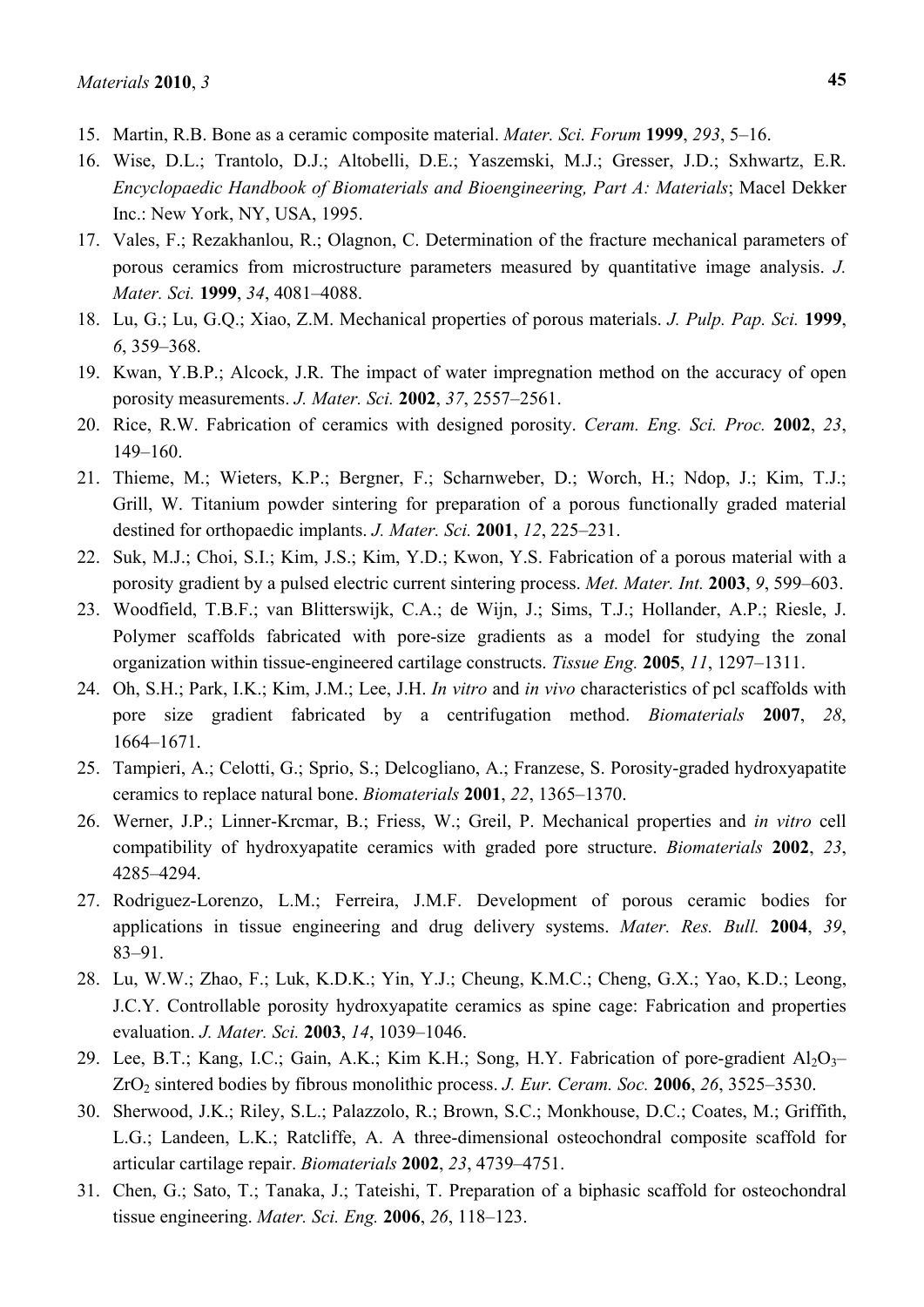- 32. Collier, J.P. High-strength porous prosthetic device and process for making the same. U.S. Patent No. 4,156,943, 1979.
- 33. Rowe, J.R.; Russell, H.; Lare, P.J.; Hahn, H. Surgical implant having a graded porous coating. U.S. Patent No. 4542539, 1985.
- 34. Sherwood, J.K.; Griffith, L.G.; Brown, S. Composites for tissue regeneration and methods of manufacture thereof. U.S. Patent No. 6454811, 2002.
- 35. Miao, X.; Hu, Y.; Liu, J.; Tio, B.; Cheang, P.; Khor, K.A. Highly interconnected and functionally graded porous Bioceramics. *Key Eng. Mater.* **2003**, *24*0–2*42*, 595–598.
- 36. Iwata, M.; Shimono, A.; Kishiro, K.; Kunieda, Y. Preparation of porous hydroxyapatite materials with a continuous porosity profile by use of a filtration method. *J. Jpn. Inst. Metal.* **1998**, *62*, 1088–1094.
- 37. Droschel, M.; Hoffmann, M.J.; Oberacker, R.; Both, H.V.; Schaller, W.; Yang, Y.Y.; Munz, D. SiC-ceramics with tailored porosity gradients for combustion chambers. *Key Eng. Mater.* **2000**, *17*5–1*76*, 149–162.
- 38. Corbin, S.F.; Zhao, X.; Henein, H.; Apte, P.S. Functionally graded metal/ceramic composites by tape casting, lamination and infiltration. *Mater. Sci. Eng. A* **1999**, *262*, 192–203.
- 39. Cichocki, F.R., Jr.; Trumble, K.P.; Rodel, J. Tailored porosity gradients via colloidal infiltration of compression-molded sponges. *J. Amer. Ceram. Soc.* **1998**, *81*, 1661–1664.
- 40. Wong, L.H.; Tio, B.; Miao, X. Functionally graded tricalcium phosphate/fluoroapatite composites. *Mater. Sci. Eng.* **2002**, *20*, 111–115.
- 41. Weihe, S.; Schiller, C.; Rasche, C.; Wehmoller, M.; Eufinger, H.; Epple, M. A graded composite material for use in the area of the cranial and facial skull. *Biomed. Tech.* **2002**, *47*, 488–491.
- 42. Harley, B.A.; Hastings, A.Z.; Yannas, I.V.; Sannino, A. Fabricating tubular scaffolds with a radial pore size gradient by a spinning technique. *Biomaterials* **2006**, *27*, 866–874.
- 43. Bretcanu, O.; Samaille, C.; Boccaccini, A.R. Simple methods to fabricate bioglass-derived glass ceramic scaffolds exhibiting porosity gradient. *J. Mater. Sci.* **2008**, *43*, 4127–4134.
- 44. Li, R.; Liu, J.; Shi, Y.; Du, M.; Xie, Z. 316L Stainless steel with gradient porosity fabricated by selective laser melting. *J. Mater. Eng. Perform.* **2009**, DOI: 10.1007/s11665-009-9535-2.
- 45. Muthutantri, A.; Huang, J.; Edirisinghe, M. Novel preparation of graded porous structures for medical engineering. *J. R. Soc. Interface* **2008**, *5*, 1459–1467.
- 46. Macchetta, A.; Turner, I.G.; Bowen, C.R. Fabrication of ha/tcp scaffolds with a graded and porous structure using a camphene-based freeze-casting method. *Acta Biomater.* **2009**, *5*, 1319–1327.
- 47. Hsu, Y.H.; Turner, I.G.; Miles, A.W. Fabrication of porous bioceramics with porosity gradients similar to the bimodal structure of cortical and cancellous bone. *J. Mater. Sci.: Mater. Med.* **2007**, *18*, 2251–2256.
- 48. Freitas, S.; Merkle, H.P.; Gander, B. Microencapsulation by solvent extraction/evaporation: reviewing the state of the art of microsphere preparation process Technology. *J. Control. Release* **2005**, *102*, 313–332.
- 49. Silva, G.A.; Coutinho, O.P.; Ducheyne, P.; Reis, R.L. Materials in particulate form for tissue engineering applications in bone. *J. Tissue. Eng. Regen. Med.* **2007**, *1*, 97–109.